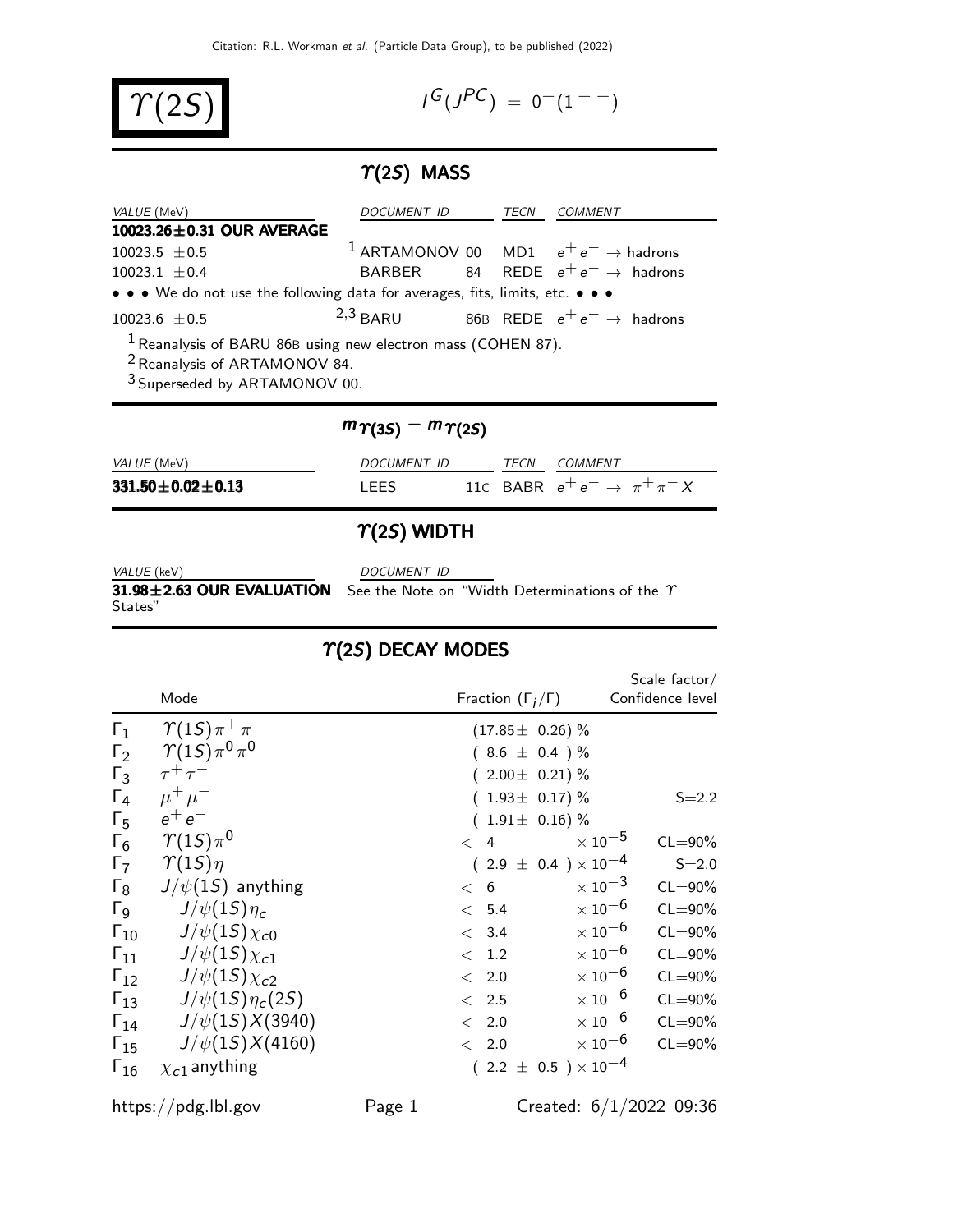| $\Gamma_{17}$          | $\chi_{c1}(1P)^{0}\chi_{tetra}$                  | $<\phantom{0}3.67$                     | $\times$ 10 $^{-5}$       | $CL = 90\%$ |
|------------------------|--------------------------------------------------|----------------------------------------|---------------------------|-------------|
| $\Gamma_{18}$          | $\chi_{c2}$ anything                             | $(2.3 \pm 0.8) \times 10^{-4}$         |                           |             |
| $\Gamma_{19}$          | $\psi(2S)\eta_c$                                 | < 5.1                                  | $\times$ 10 $^{-6}$       | $CL = 90\%$ |
| $\Gamma_{20}$          | $\psi(2S)\chi_{c0}$                              | 4.7<br>$\lt$                           | $\times$ $10^{-6}$        | $CL = 90\%$ |
| $\Gamma_{21}$          | $\psi(2S)\chi_{c1}$                              | $< 2.5$                                | $\times$ 10 $^{-6}$       | $CL = 90\%$ |
| $\Gamma_{22}$          | $\psi(2S)\chi_{c2}$                              | < 1.9                                  | $\times$ 10 $^{-6}$       | $CL = 90\%$ |
| $\Gamma_{23}$          | $\psi(2S)\eta_c(2S)$                             | < 3.3                                  | $\times$ 10 $^{-6}$       | $CL = 90\%$ |
| $\Gamma_{24}$          | $\psi(2S)X(3940)$                                | < 3.9                                  | $\times$ 10 $^{-6}$       | $CL = 90\%$ |
| $\Gamma_{25}$          | $\psi(2S)X(4160)$                                | 3.9<br>$\lt$                           | $\times$ 10 $^{-6}$       | $CL = 90\%$ |
| $\Gamma_{26}$          | $Z_c(3900)^+ Z_c(3900)^-$                        | $1.0\,$<br>$\lt$                       | $\times$ $10^{-6}$        | $CL = 90\%$ |
| $\Gamma_{27}$          | $Z_c(4200)^+ Z_c(4200)^-$                        | 1.67<br>$\lt$                          | $\times$ 10 $^{-5}$       | $CL = 90\%$ |
| $\mathsf{\Gamma}_{28}$ | $Z_c(3900)^{\pm} Z_c(4200)^{\mp}$                | < 7.3                                  | $\times$ 10 $^{-6}$       | $CL = 90\%$ |
| $\Gamma_{29}$          | $X(4050)^{+} X(4050)^{-}$                        | 1.35<br>$\,<$                          | $\times$ 10 $^{-5}$       | $CL = 90\%$ |
| $\Gamma_{30}$          | $X(4250)^{+} X(4250)^{-}$                        | 2.67<br>$\lt$                          | $\times$ 10 $^{-5}$       | $CL = 90\%$ |
| $\Gamma_{31}$          | $X(4050)^{\pm} X(4250)^{\mp}$                    | < 2.72                                 | $\times$ $10^{-5}$        | $CL = 90\%$ |
| $\Gamma_{32}$          | $Z_c(4430)^+ Z_c(4430)^-$                        | 2.03<br>$\lt$                          | $\times$ $10^{-5}$        | $CL = 90\%$ |
| $\Gamma_{33}$          | $X(4055)^{\pm} X(4055)^{\mp}$                    | $<\phantom{0}1.11$                     | $\times$ 10 $^{-5}$       | $CL = 90\%$ |
| $\Gamma_{34}$          | $X(4055)^{\pm} Z_c(4430)^{\mp}$                  | $\rm <$ 2.11                           | $\times$ $10^{-5}$        | $CL = 90\%$ |
| $\Gamma_{35}$          | $2H$ anything                                    | $(2.78 \frac{+}{0.26}) \times 10^{-5}$ |                           | $S = 1.2$   |
| $\Gamma_{36}$          | hadrons                                          | (94<br>$\pm\,11$ ) %                   |                           |             |
| $\Gamma_{37}$          | ggg                                              | $(58.8 \pm 1.2) \%$                    |                           |             |
| $\Gamma_{38}$          | $\gamma$ gg                                      | $(1.87 \pm 0.28)\%$                    |                           |             |
| $\Gamma_{39}$          | $\phi K^+ K^-$                                   | $(1.6 \pm 0.4) \times 10^{-6}$         |                           |             |
| $\Gamma_{40}$          | $\omega \pi^+ \pi^-$                             | 2.58<br>$\lt$                          | $\times$ 10 $^{-6}$       | $CL = 90\%$ |
| $\Gamma_{41}$          | $K^*(892)^0 K^- \pi^+ +$ c.c.                    | $(2.3 \pm 0.7) \times 10^{-6}$         |                           |             |
| $\Gamma_{42}$          | $\phi f_2(1525)$                                 | < 1.33                                 | $\times$ 10 <sup>-6</sup> | $CL = 90\%$ |
| $\Gamma_{43}$          | $\omega f_2(1270)$                               | 5.7<br>$\lt$                           | $\times$ 10 <sup>-7</sup> | $CL = 90\%$ |
| $\Gamma_{44}$          | $\rho(770) a_2(1320)$                            | < 8.8                                  | $\times$ 10 $^{-7}$       | $CL = 90\%$ |
| $\Gamma_{45}$          | $K^*(892)^0 \overline{K}_2^*(1430)^0$ + c.c.     | $(1.5 \pm 0.6) \times 10^{-6}$         |                           |             |
| $\Gamma_{46}$          | $K_1(1270)^{\pm} K^{\mp}$                        | < 3.22                                 | $\times$ 10 $^{-6}$       | $CL = 90\%$ |
| $\Gamma_{47}$          | $\mathcal{K}_1(1400)^\pm\,K^\mp$                 | < 8.3                                  | $\times\,10^{-7}$         | $CL = 90\%$ |
|                        | $\Gamma_{48}$ $b_1(1235)^{\pm} \pi^{\mp}$        | < 4.0                                  | $\times$ 10 <sup>-7</sup> | $CL = 90\%$ |
| $\Gamma_{49}$          | $\rho \pi$                                       | $<$ 1.16                               | $\times$ 10 $^{-6}$       | $CL = 90\%$ |
|                        | $\Gamma_{50}$ $\pi^{+}\pi^{-}\pi^{0}$            | < 8.0                                  | $\times$ 10 $^{-7}$       | $CL = 90\%$ |
|                        | $\Gamma_{51}$ $\omega \pi^0$                     | < 1.63                                 | $\times\,10^{-6}$         | $CL = 90\%$ |
|                        | $\Gamma_{52}$ $\pi^+\pi^-\pi^0\pi^0$             | $(1.30 \pm 0.28) \times 10^{-5}$       |                           |             |
|                        | $\Gamma_{53}$ $K_S^0 K^+ \pi^-$ + c.c.           | $(1.14\pm 0.33)\times 10^{-6}$         |                           |             |
|                        | $\Gamma_{54}$ $K^*(892)^0 \overline{K}^0$ + c.c. | < 4.22                                 | $\times$ $10^{-6}$        | $CL = 90\%$ |
|                        | $\Gamma_{55}$ $K^*(892)^{-}K^+$ + c.c.           | $<$ 1.45 $\times 10^{-6}$              |                           | $CL = 90\%$ |
|                        | $\Gamma_{56}$ $f_1(1285)$ anything               | $(2.2 \pm 1.6) \times 10^{-3}$         |                           |             |
|                        | $\Gamma_{57}$ $f_1(1285)X_{tetra}$               | < 6.47                                 | $\times$ 10 <sup>-5</sup> | $CL = 90\%$ |
|                        | F <sub>58</sub> Sum of 100 exclusive modes       | $(2.90 \pm 0.30) \times 10^{-3}$       |                           |             |
|                        |                                                  |                                        |                           |             |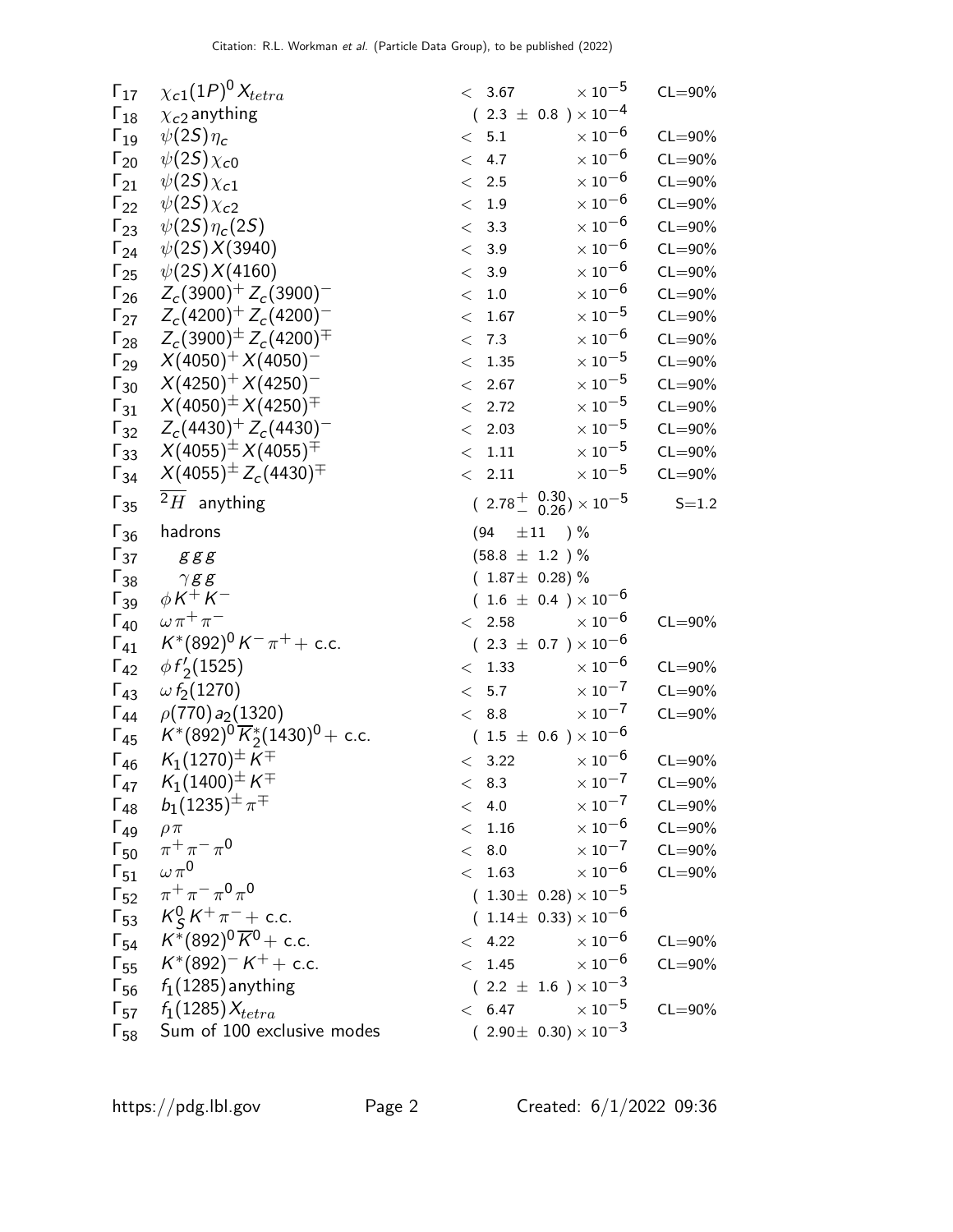| Radiative decays |  |
|------------------|--|
|------------------|--|

| $\Gamma_{59}$          | $\gamma \chi_{b1}(1P)$                                                     | $(6.9 \pm 0.4) \%$                                 |                           |             |
|------------------------|----------------------------------------------------------------------------|----------------------------------------------------|---------------------------|-------------|
| $\Gamma_{60}$          | $\gamma \chi_{b2}(1P)$                                                     | $(7.15 \pm 0.35)\%$                                |                           |             |
| $\Gamma_{61}$          | $\gamma \chi_{b0}(1P)$                                                     | $(3.8 \pm 0.4) \%$                                 |                           |             |
| $\Gamma_{62}$          | $\gamma f_0(1710)$                                                         | < 5.9                                              | $\times$ 10 <sup>-4</sup> | $CL = 90\%$ |
| $\Gamma_{63}$          | $\gamma f'_{2}(1525)$                                                      | < 5.3                                              | $\times$ 10 <sup>-4</sup> | $CL = 90\%$ |
| $\Gamma_{64}$          | $\gamma f_2(1270)$                                                         | < 2.41                                             | $\times$ 10 <sup>-4</sup> | $CL = 90\%$ |
| $\Gamma_{65}$          | $\gamma f_J(2220)$                                                         |                                                    |                           |             |
| $\Gamma_{66}$          | $\gamma \eta_c(1S)$                                                        | < 2.7                                              | $\times$ 10 $^{-5}$       | $CL = 90\%$ |
| $\Gamma_{67}$          | $\gamma \chi_{c0}$                                                         | < 1.0                                              | $\times$ 10 <sup>-4</sup> | $CL = 90\%$ |
| $\Gamma_{68}$          | $\gamma \chi_{c1}$                                                         | < 3.6                                              | $\times$ 10 $^{-6}$       | $CL = 90\%$ |
| $\Gamma_{69}$          | $\gamma \chi_{c2}$                                                         | $\rm <~1.5$                                        | $\times$ $10^{-5}$        | $CL = 90\%$ |
| $\Gamma_{70}$          | $\gamma \chi_{c1}(3872)$                                                   | $\langle$ 2.1                                      | $\times$ 10 $^{-5}$       | $CL = 90\%$ |
| $\Gamma_{71}$          | $\gamma \chi_{c1}(3872)$ , $\chi_{c1} \to$<br>$\pi^+\pi^-\pi^0 J/\psi$     | < 2.4                                              | $\times$ 10 $^{-6}$       | $CL = 90\%$ |
| $\Gamma_{72}$          | $\gamma \chi_{c0}(3915) \rightarrow \omega J/\psi$                         | < 2.8                                              | $\times$ 10 <sup>-6</sup> | $CL = 90\%$ |
| $\Gamma_{73}$          | $\gamma \chi_{c1}(4140) \rightarrow \phi J/\psi$                           | < 1.2                                              | $\times$ 10 <sup>-6</sup> | $CL = 90\%$ |
| $\Gamma_{74}$          | $\gamma X(4350) \rightarrow \phi J/\psi$                                   | < 1.3                                              | $\times$ 10 <sup>-6</sup> | $CL = 90\%$ |
| $\Gamma_{75}$          | $\gamma \eta_b(1S)$                                                        | $(5.5 \frac{+}{-} \frac{1.1}{0.9}) \times 10^{-4}$ |                           | $S = 1.2$   |
| $\Gamma_{76}$          | $\gamma \eta_b(1S) \rightarrow \gamma$ Sum of 26 exclu-<br>sive modes      | < 3.7                                              | $\times$ 10 <sup>-6</sup> | $CL = 90\%$ |
| $\Gamma_{77}$          | $\gamma X_{b\overline{b}} \rightarrow \gamma$ Sum of 26 exclusive<br>modes | < 4.9                                              | $\times$ 10 <sup>-6</sup> | $CL = 90\%$ |
| $\Gamma_{78}$          | $\gamma X \rightarrow \gamma + \geq 4$ prongs                              | [a] < 1.95                                         | $\times$ 10 <sup>-4</sup> | $CL = 95%$  |
| $\Gamma_{79}$          | $\gamma A^0 \rightarrow \gamma$ hadrons                                    | < 8                                                | $\times$ $10^{-5}$        | $CL = 90\%$ |
| $\mathsf{\Gamma}_{80}$ | $\gamma a_1^0 \rightarrow \gamma \mu^+ \mu^-$                              | < 8.3                                              | $\times$ 10 $^{-6}$       | $CL = 90\%$ |
|                        | Lepton Family number $(LF)$ violating modes                                |                                                    |                           |             |
| $\Gamma_{81}$          | $e^{\pm}$ $\tau^{\mp}$<br>LF                                               | < 3.2                                              | $\times$ 10 $^{-6}$       | $CL = 90\%$ |
| $\Gamma_{82}$          | $\mu^{\pm} \tau^{\mp}$<br>LF                                               | < 3.3                                              | $\times$ 10 <sup>-6</sup> | $CL = 90\%$ |

[a]  $1.5 \text{ GeV} < m_X < 5.0 \text{ GeV}$ 

#### CONSTRAINED FIT INFORMATION

An overall fit to 3 branching ratios uses 13 measurements and one constraint to determine 3 parameters. The overall fit has a  $\chi^2 =$ 11.8 for 11 degrees of freedom.

The following off-diagonal array elements are the correlation coefficients  $\left<\delta x_i\delta x_j\right>$ / $(\delta x_i\cdot\delta x_j)$ , in percent, from the fit to the branching fractions,  $x_i$   $\;\equiv$  $\Gamma_i/\Gamma_{\rm total}$ . The fit constrains the  $x_i$  whose labels appear in this array to sum to one.

$$
x_7 \quad \underbrace{\qquad \qquad }_{x_1}
$$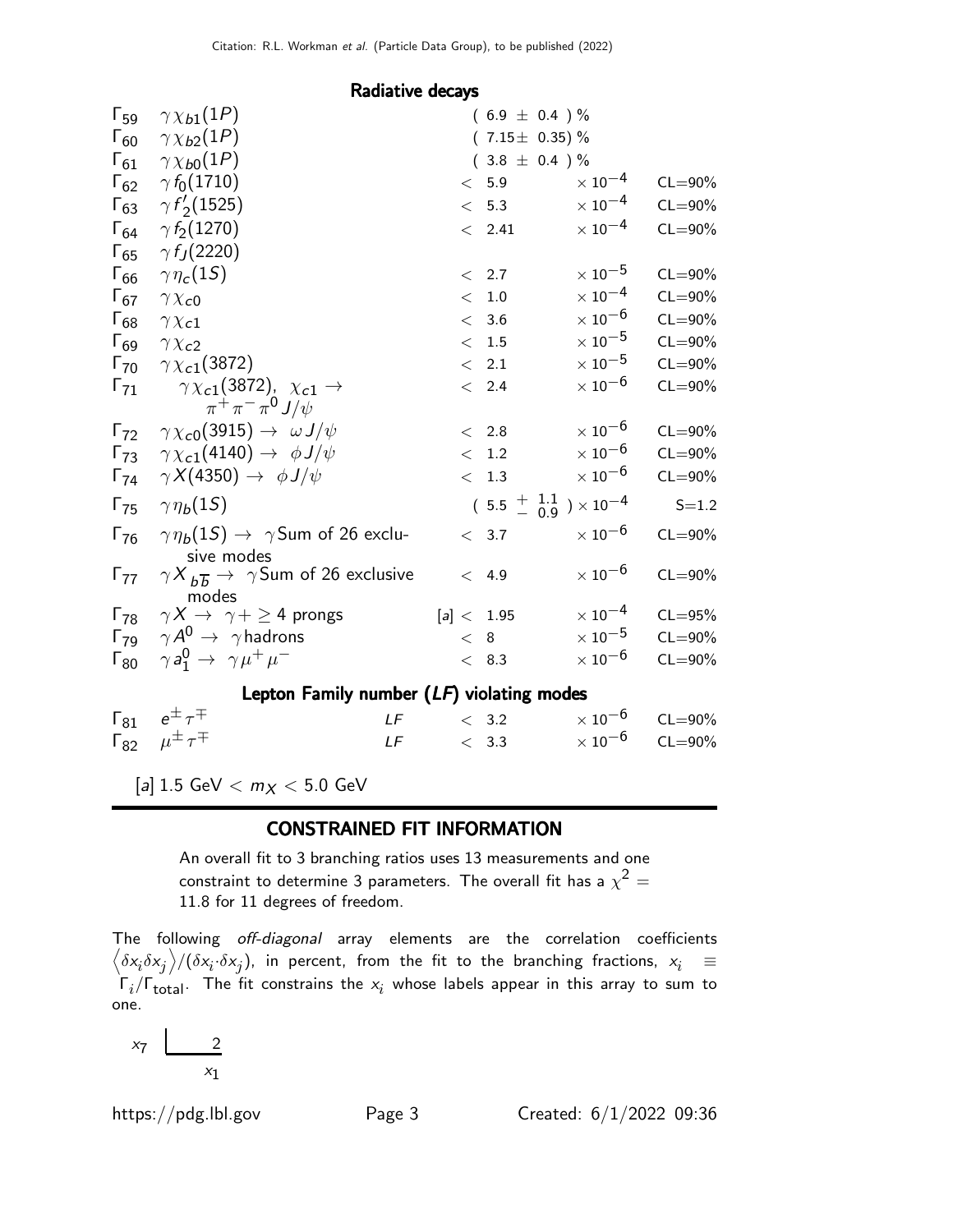| $\Upsilon(2S) \Gamma(i) \Gamma(e^+e^-) / \Gamma(\text{total})$                                                                                                                                                                                                                                                                               |                                                                                                                                                                                                                                                                                               |  |      |                                                                                                     |                                           |  |  |  |
|----------------------------------------------------------------------------------------------------------------------------------------------------------------------------------------------------------------------------------------------------------------------------------------------------------------------------------------------|-----------------------------------------------------------------------------------------------------------------------------------------------------------------------------------------------------------------------------------------------------------------------------------------------|--|------|-----------------------------------------------------------------------------------------------------|-------------------------------------------|--|--|--|
| $\Gamma(\mu^+\mu^-) \times \Gamma(e^+e^-)/\Gamma_{\text{total}}$<br>$\Gamma_4\Gamma_5/\Gamma$<br>VALUE (eV)<br>DOCUMENT ID<br>TECN COMMENT                                                                                                                                                                                                   |                                                                                                                                                                                                                                                                                               |  |      |                                                                                                     |                                           |  |  |  |
| $6.5 \pm 1.5 \pm 1.0$                                                                                                                                                                                                                                                                                                                        | KOBEL 92 CBAL $e^+e^- \rightarrow \mu^+\mu^-$                                                                                                                                                                                                                                                 |  |      |                                                                                                     |                                           |  |  |  |
| $\Gamma(\Upsilon(1S)\pi^+\pi^-) \times \Gamma(e^+e^-)/\Gamma_{\text{total}}$<br>$\Gamma_1\Gamma_5/\Gamma$<br>VALUE (eV) EVTS DOCUMENT ID TECN COMMENT                                                                                                                                                                                        |                                                                                                                                                                                                                                                                                               |  |      |                                                                                                     |                                           |  |  |  |
| <b>105.4±1.0±4.2</b> 11.8k <sup>1</sup> AUBERT 08BP BABR 10.58 $e^+e^- \rightarrow \gamma \pi^+ \pi^- \ell^+ \ell^-$<br>$1$ Using B( $\Upsilon(15) \rightarrow e^+e^-$ ) = (2.38 $\pm$ 0.11)% and B( $\Upsilon(15) \rightarrow \mu^+\mu^-$ ) = (2.48 $\pm$<br>$0.05\%$ .<br>$\Gamma$ (hadrons) $\times \Gamma(e^+e^-)/\Gamma_{\text{total}}$ |                                                                                                                                                                                                                                                                                               |  |      |                                                                                                     |                                           |  |  |  |
| VALUE (keV)                                                                                                                                                                                                                                                                                                                                  | DOCUMENT ID                                                                                                                                                                                                                                                                                   |  | TECN | <b>COMMENT</b>                                                                                      | $\Gamma_{36}\Gamma_{5}/\Gamma$            |  |  |  |
| $0.577 \pm 0.009$ OUR AVERAGE<br>$0.581 \pm 0.004 \pm 0.009$<br>$0.552 \pm 0.031 \pm 0.017$<br>$0.54 \pm 0.04 \pm 0.02$<br>$0.58 \pm 0.03 \pm 0.04$<br>$0.60 \pm 0.12 \pm 0.07$<br>$0.54 \pm 0.07 + 0.09$<br>$0.41 \pm 0.18$<br>$1$ Radiative corrections evaluated following KURAEV 85                                                      | $1$ ROSNER<br>$1$ BARU<br><sup>1</sup> JAKUBOWSKI 88 CBAL $e^+e^- \rightarrow$ hadrons<br><sup>2</sup> GILES 84B CLEO $e^+e^- \rightarrow$ hadrons<br><sup>2</sup> ALBRECHT 82 DASP $e^+e^- \rightarrow$ hadrons<br><sup>2</sup> NICZYPORUK 81c LENA $e^+e^- \rightarrow$ hadrons<br>$2$ BOCK |  |      | 96 MD1 $e^+e^- \rightarrow$ hadrons<br>80 $\,$ CNTR $\,$ e $^+$ e $^-\,$ $\rightarrow$ $\,$ hadrons | 06 CLEO 10.0 $e^+e^- \rightarrow$ hadrons |  |  |  |

Radiative corrections evaluated following KURAEV 85.

2Radiative corrections reevaluated by BUCHMUELLER 88 following KURAEV 85.

## $\Upsilon(2S)$  PARTIAL WIDTHS

 $\Gamma(e^+e^-)$  $(e^+e^-)$ 

VALUE (keV) DOCUMENT ID

 $0.612\pm0.011$  OUR EVALUATION

## $\Upsilon(2S)$  BRANCHING RATIOS

| $\Gamma(\Upsilon(1S)\pi^+\pi^-)/\Gamma_{\rm total}$ |             |                                                                     |    |      |                                                                 |
|-----------------------------------------------------|-------------|---------------------------------------------------------------------|----|------|-----------------------------------------------------------------|
|                                                     |             | Abbreviation MM in the COMMENT field below stands for missing mass. |    |      |                                                                 |
| VALUE (units $10^{-2}$ )                            | <b>EVTS</b> | <b>DOCUMENT ID</b>                                                  |    | TECN | <b>COMMENT</b>                                                  |
| 17.85±0.26 OUR FIT                                  |             |                                                                     |    |      |                                                                 |
| 17.92±0.26 OUR AVERAGE                              |             |                                                                     |    |      |                                                                 |
| $16.8 + 1.1 + 1.3$                                  | 906k        | $1$ LEES                                                            |    |      | 110 BABR $e^+e^- \rightarrow \pi^+\pi^-X$                       |
| $17.80 + 0.05 + 0.37$                               | 170k        | $2$ LEES                                                            |    |      | 11L BABR $\Upsilon(2S) \rightarrow \pi^+ \pi^- \mu^+ \mu^-$     |
| $18.02 + 0.02 + 0.61$                               | 851k        | $3$ BHARI                                                           | 0Q |      | CLEO $e^+e^- \rightarrow \pi^+\pi^-$ MM                         |
| $17.22 + 0.17 + 0.75$                               | 11.8k       | <sup>4</sup> AUBERT                                                 |    |      | 08BP BABR $e^+e^- \rightarrow \gamma \pi^+ \pi^- \ell^+ \ell^-$ |
| $19.2 + 0.2 + 1.0$                                  | 52.6k       | <sup>5</sup> ALEXANDER                                              | 98 |      | CLE2 $\pi^+ \pi^- \ell^+ \ell^-$ , $\pi^+ \pi^-$ MM             |
| $18.1 \pm 0.5 \pm 1.0$                              | 11.6k       | ALBRECHT                                                            | 87 |      | ARG $e^+e^- \rightarrow \pi^+\pi^-$ MM                          |
| $16.9 + 4.0$                                        |             | <b>GELPHMAN</b>                                                     | 85 |      | CBAL $e^+e^- \rightarrow e^+e^- \pi^+\pi^-$                     |
| $19.1 + 1.2 + 0.6$                                  |             | <b>BESSON</b>                                                       | 84 |      | CLEO $\pi^+\pi^-$ MM                                            |
|                                                     |             |                                                                     |    |      |                                                                 |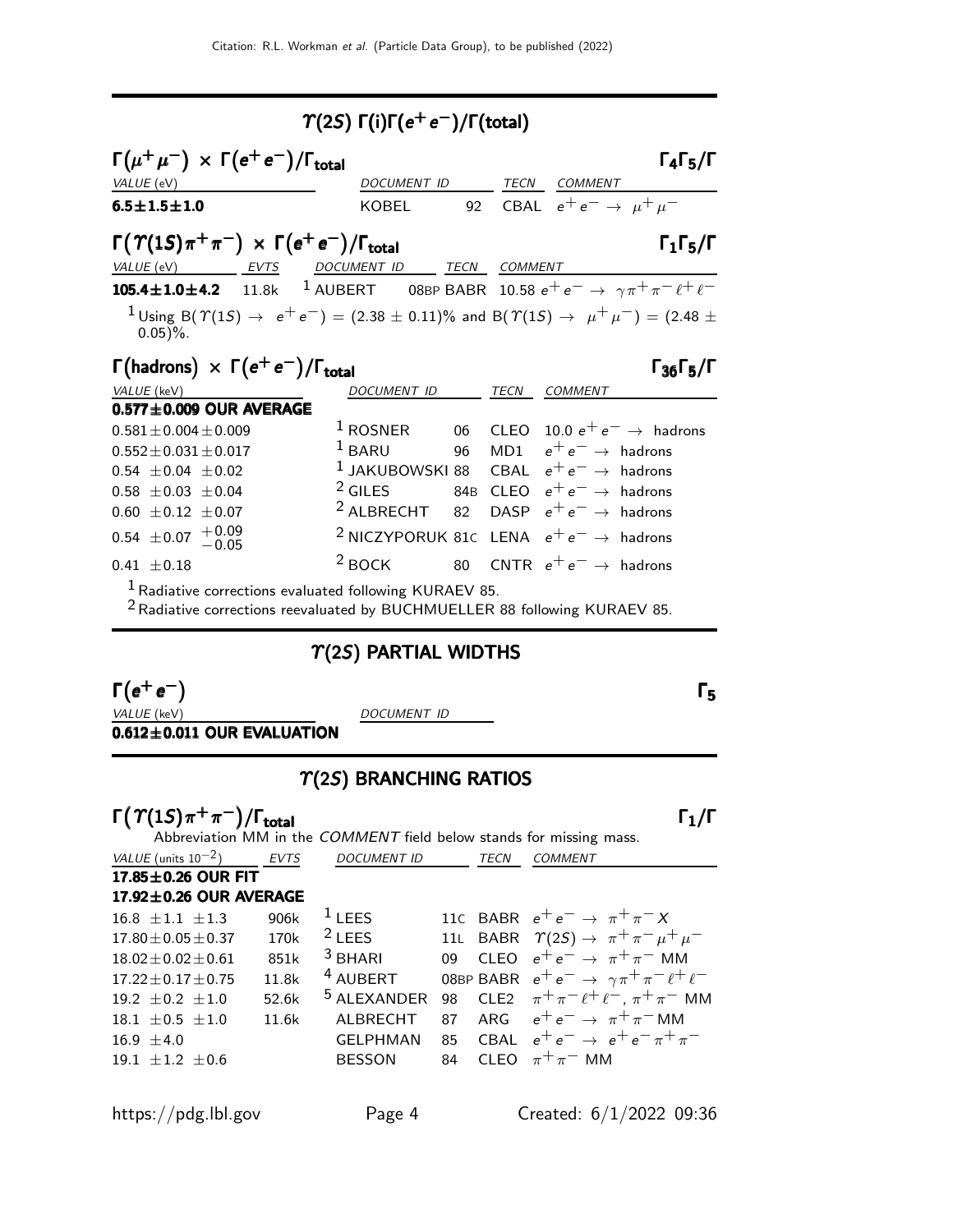| 18.9 $\pm$ 2.6 | FONSECA | 84             | CUSE | $e^+e^- \rightarrow \ell^+ \ell^- \pi^+ \pi^-$ |
|----------------|---------|----------------|------|------------------------------------------------|
| 21 $\pm$ 7     | 7       | NICZYPORUK 81B | LENA | $e^+e^- \rightarrow \ell^+ \ell^- \pi^+ \pi^-$ |

 $^1$ LEES 11C reports  $[\Gamma(\varUpsilon(2S) \to \varUpsilon(1S) \pi^+ \pi^-)/\Gamma_{\rm total}] \times [B(\varUpsilon(3S) \to \varUpsilon(2S)$ anything)]  $=(1.78\pm0.02\pm0.11)\times10^{-2}$  which we divide by our best value B(  $\varUpsilon(3S)\rightarrow$  $\gamma$ (2S)anything) = (10.6 ± 0.8) × 10<sup>-2</sup>. Our first error is their experiment's error and our second error is the systematic error from using our best value.

 $2 \text{ Using B}(\Upsilon(15) \rightarrow \mu^+ \mu^-) = (2.48 \pm 0.05)\%.$ 

3 A weighted average of the inclusive and exclusive results.

 $^{4}$  Using B(  $\mathcal{T}(2S) \rightarrow e^+e^-) = (1.91 \pm 0.16)\%$ , B(  $\mathcal{T}(2S) \rightarrow \mu^+ \mu^-) = (1.93 \pm 0.17)\%$ and,  $\Gamma_{ee}(\Upsilon(2S)) = 0.612 \pm 0.011$  keV.

 $5 \text{ Using } B(\Upsilon(15) \rightarrow e^+e^-) = (2.52 \pm 0.17)\%$  and  $B(\Upsilon(15) \rightarrow \mu^+ \mu^-) = (2.48 \pm 0.17)\%$  $0.07$ %.

#### Γ $(T(1S)\pi^{0}\pi^{0})/\Gamma_{\text{total}}$ /Γ $\Gamma$ total $\Gamma_2/\Gamma$

| VALUE (units $10^{-2}$ ) EVTS |     | <b>DOCUMENT ID</b>                                                            | TECN | <b>COMMENT</b> |                                                     |
|-------------------------------|-----|-------------------------------------------------------------------------------|------|----------------|-----------------------------------------------------|
| 8.6 $\pm$ 0.4 OUR AVERAGE     |     |                                                                               |      |                |                                                     |
| $8.43 \pm 0.16 \pm 0.42$      | 38k | $1$ BHARI                                                                     |      |                | 09 CLEO $e^+e^- \rightarrow \pi^0\pi^0\ell^+\ell^-$ |
| $9.2 \pm 0.6 \pm 0.8$ 275     |     | <sup>2</sup> ALEXANDER 98 CLE2 $e^+e^- \rightarrow \pi^0 \pi^0 \ell^+ \ell^-$ |      |                |                                                     |
| 9.5 $\pm 1.9$ $\pm 1.9$       | 25  | ALBRECHT 87 ARG $e^+e^- \rightarrow \pi^0 \pi^0 \ell^+ \ell^-$                |      |                |                                                     |
| $8.0 \pm 1.5$                 |     | GELPHMAN 85 CBAL $e^+e^- \rightarrow \pi^0 \pi^0 \ell^+ \ell^-$               |      |                |                                                     |
| $10.3 \pm 2.3$                |     | <b>FONSECA</b>                                                                |      |                | 84 CUSB $e^+e^- \to \pi^0 \pi^0 \ell^+ \ell^-$      |
|                               |     |                                                                               |      |                |                                                     |

Authors assume B $(\Upsilon(1S) \rightarrow e^+e^-) + B(\Upsilon(1S) \rightarrow \mu^+\mu^-) = 4.96\%.$ <sup>2</sup>Using B( $\Upsilon(1S)$  →  $e^+e^-$ ) = (2.52 ± 0.17)% and B( $\Upsilon(1S)$  →  $\mu^+\mu^-$ ) = (2.48 ±  $0.07$ %.

$$
\Gamma(\Upsilon(1S)\pi^0\pi^0)/\Gamma(\Upsilon(1S)\pi^+\pi^-)
$$

<sup>−</sup>

DOCUMENT ID TECN COMMENT • • • We do not use the following data for averages, fits, limits, etc. • • •  $0.462 \pm 0.037$  1 BHARI 09 CLEO  $e^+ e^- \rightarrow \gamma(25)$ 

 $1$  Not independent of other values reported by BHARI 09.

| $\Gamma(\tau^+\tau^-)/\Gamma_{\rm total}$                                                |             |                    |             |      |                                            |                                                                                                                                                                                                                                                                                                                                                                                                       |
|------------------------------------------------------------------------------------------|-------------|--------------------|-------------|------|--------------------------------------------|-------------------------------------------------------------------------------------------------------------------------------------------------------------------------------------------------------------------------------------------------------------------------------------------------------------------------------------------------------------------------------------------------------|
| VALUE (units $10^{-2}$ )                                                                 | <b>EVTS</b> | <b>DOCUMENT ID</b> |             | TECN | <b>COMMENT</b>                             |                                                                                                                                                                                                                                                                                                                                                                                                       |
| $2.00 \pm 0.21$ OUR AVERAGE                                                              |             |                    |             |      |                                            |                                                                                                                                                                                                                                                                                                                                                                                                       |
| $2.00 \pm 0.12 \pm 0.18$                                                                 | 22k         | $1$ BESSON         |             |      |                                            | 07 CLEO $e^+e^- \rightarrow \Upsilon(2S) \rightarrow \tau^+\tau^-$                                                                                                                                                                                                                                                                                                                                    |
| $1.7 + 1.5 + 0.6$                                                                        |             | <b>HAAS</b>        |             |      | 84B CLEO $e^+e^- \rightarrow \tau^+\tau^-$ |                                                                                                                                                                                                                                                                                                                                                                                                       |
| error from using our best value.                                                         |             |                    |             |      |                                            | <sup>1</sup> BESSON 07 reports $[\Gamma(\Upsilon(2S) \rightarrow \tau^+ \tau^-)/\Gamma_{\text{total}}] / [\mathcal{B}(\Upsilon(2S) \rightarrow \mu^+ \mu^-)] = 1.04 \pm$<br>0.04 $\pm$ 0.05 which we multiply by our best value B( $\Upsilon(2S) \rightarrow \mu^+ \mu^-) = (1.93 \pm 0.17) \times$<br>$10^{-2}$ . Our first error is their experiment's error and our second error is the systematic |
| $\Gamma(\mu^+\mu^-)/\Gamma_{\rm total}$                                                  |             |                    |             |      |                                            | $\Gamma_{4}/\Gamma$                                                                                                                                                                                                                                                                                                                                                                                   |
| VALUE                                                                                    |             | CL% EVTS           | DOCUMENT ID |      | TECN                                       | <i>COMMENT</i>                                                                                                                                                                                                                                                                                                                                                                                        |
| 0.0193±0.0017 OUR AVERAGE Error includes scale factor of 2.2. See the ideogram<br>below. |             |                    |             |      |                                            |                                                                                                                                                                                                                                                                                                                                                                                                       |

| $0.0203 \pm 0.0003 \pm 0.0008$<br>$0.0122 \pm 0.0028 \pm 0.0019$<br>$0.0138 \pm 0.0025 \pm 0.0015$<br>$0.009 \pm 0.006 \pm 0.006$<br>$0.018 \pm 0.008 \pm 0.005$ | 120k | ADAMS<br><sup>1</sup> KOBEL 92 CBAL $e^+e^- \rightarrow \mu^+\mu^-$<br>KAARSBERG 89 CSB2 $e^+e^- \rightarrow \mu^+\mu^-$<br><sup>2</sup> ALBRECHT 85 ARG $e^+e^- \rightarrow \mu^+\mu^-$<br>HAAS |  | 05 CLEO $e^+e^- \to \mu^+\mu^-$<br>84B CLEO $e^+e^- \rightarrow \mu^+\mu^-$ |  |
|------------------------------------------------------------------------------------------------------------------------------------------------------------------|------|--------------------------------------------------------------------------------------------------------------------------------------------------------------------------------------------------|--|-----------------------------------------------------------------------------|--|
| https://pdg.lbl.gov                                                                                                                                              |      | Page 5                                                                                                                                                                                           |  | Created: 6/1/2022 09:36                                                     |  |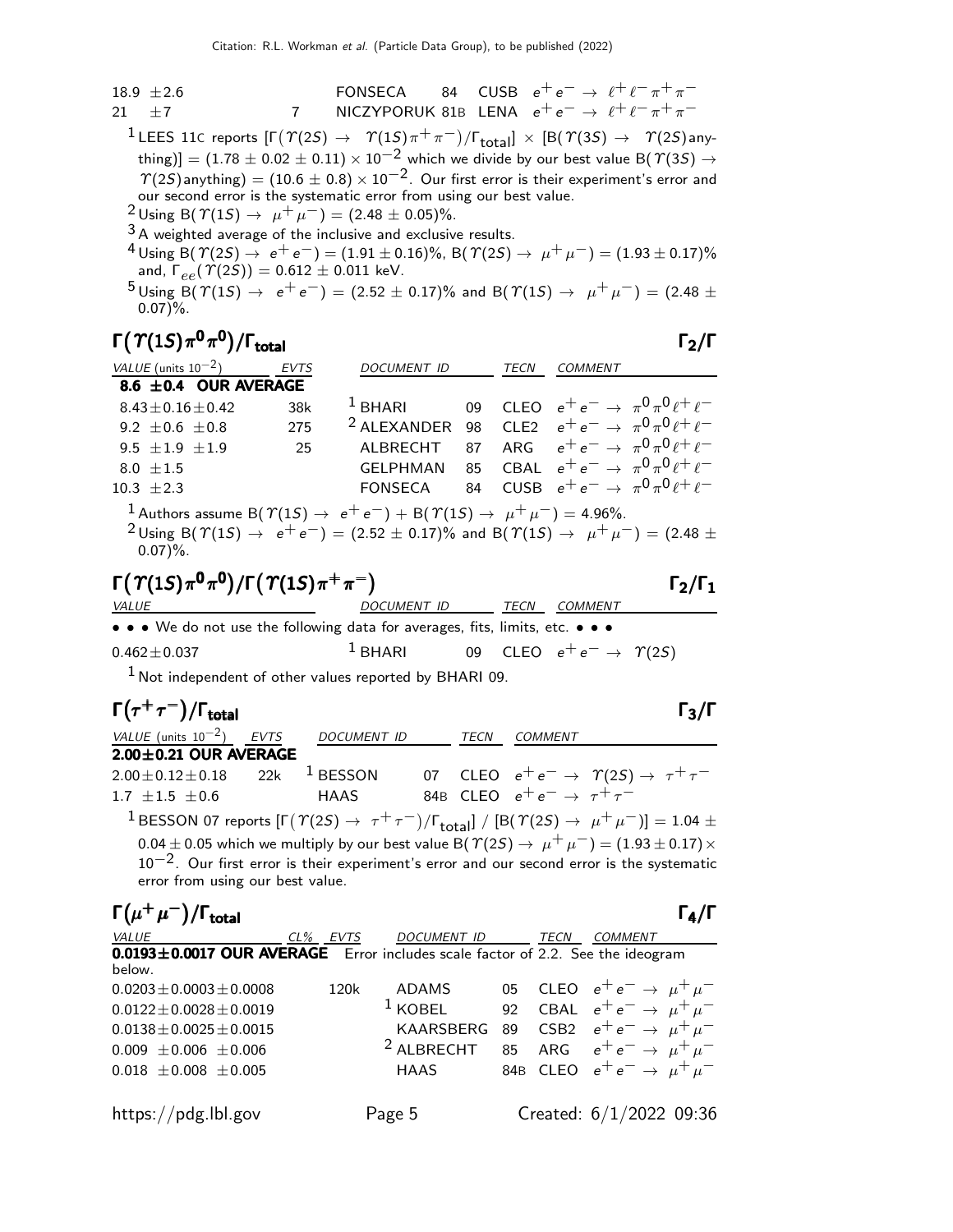



 $1$  Taking into account interference between the resonance and continuum. <sup>2</sup> Re-evaluated using B( $\Upsilon(1S) \rightarrow \mu^+ \mu^-) = 0.026$ .

Γ $(\mu^+ \mu^-)/$ Γ<sub>total</sub>

| $\Gamma(\tau^+\tau^-)/\Gamma(\mu^+\mu^-)$<br>$\Gamma_3/\Gamma_4$                                                                                                                                                                                                                                                                                                                                                                          |        |                    |    |      |                                                           |                           |  |  |
|-------------------------------------------------------------------------------------------------------------------------------------------------------------------------------------------------------------------------------------------------------------------------------------------------------------------------------------------------------------------------------------------------------------------------------------------|--------|--------------------|----|------|-----------------------------------------------------------|---------------------------|--|--|
| <b>VALUE</b>                                                                                                                                                                                                                                                                                                                                                                                                                              | EVTS   | DOCUMENT ID        |    | TECN | COMMENT                                                   |                           |  |  |
| $1.04 \pm 0.04 \pm 0.05$                                                                                                                                                                                                                                                                                                                                                                                                                  | 22k    | BESSON             | 07 |      | CLEO $e^+e^- \rightarrow \Upsilon(2S)$                    |                           |  |  |
| $\Gamma(\Upsilon(1S)\pi^0)/\Gamma_{\rm total}$                                                                                                                                                                                                                                                                                                                                                                                            |        |                    |    |      |                                                           | $\Gamma_6/\Gamma$         |  |  |
| VALUE (units $10^{-5}$ )                                                                                                                                                                                                                                                                                                                                                                                                                  | $CL\%$ | DOCUMENT ID        |    | TECN | <b>COMMENT</b>                                            |                           |  |  |
| • • • We do not use the following data for averages, fits, limits, etc. • • •                                                                                                                                                                                                                                                                                                                                                             |        |                    |    |      |                                                           |                           |  |  |
| $\lt$ 4                                                                                                                                                                                                                                                                                                                                                                                                                                   | 90     | $1$ TAMPONI        |    |      | 13 BELL $e^+e^- \rightarrow \gamma(15)\pi^0$              |                           |  |  |
| < 18                                                                                                                                                                                                                                                                                                                                                                                                                                      | 90     | $2$ HE             |    |      | 08A CLEO $e^+e^- \rightarrow \ell^+ \ell^- \gamma \gamma$ |                           |  |  |
| $<$ 110                                                                                                                                                                                                                                                                                                                                                                                                                                   | 90     | ALEXANDER 98       |    |      | CLE2 $e^+e^- \rightarrow \ell^+\ell^-\gamma\gamma$        |                           |  |  |
| < 800                                                                                                                                                                                                                                                                                                                                                                                                                                     | 90     | LURZ               |    |      | 87 CBAL $e^+e^- \rightarrow \ell^+ \ell^- \gamma \gamma$  |                           |  |  |
| <sup>1</sup> TAMPONI 13 reports $[\Gamma(\Upsilon(2S) \to \Upsilon(1S) \pi^0)/\Gamma_{\text{total}}] / [B(\Upsilon(2S) \to \Upsilon(1S) \pi^+ \pi^-)]$<br>$< 2.3 \times 10^{-4}$ which we multiply by our best value B( $\Upsilon(2S) \rightarrow \Upsilon(1S)\pi^{+}\pi^{-}$ ) =<br>$17.85 \times 10^{-2}$ .<br><sup>2</sup> Authors assume B( $\Upsilon(15) \rightarrow e^+e^-$ ) + B( $\Upsilon(15) \rightarrow \mu^+\mu^-$ ) = 4.96%. |        |                    |    |      |                                                           |                           |  |  |
| $\Gamma(\Upsilon(1S)\pi^0)/\Gamma(\Upsilon(1S)\pi^+\pi^-)$<br>$\Gamma_6/\Gamma_1$                                                                                                                                                                                                                                                                                                                                                         |        |                    |    |      |                                                           |                           |  |  |
| VALUE (units $10^{-4}$ )                                                                                                                                                                                                                                                                                                                                                                                                                  | CL%    | <b>DOCUMENT ID</b> |    | TECN | COMMENT                                                   |                           |  |  |
| < 2.3                                                                                                                                                                                                                                                                                                                                                                                                                                     | 90     | <b>TAMPONI</b>     | 13 |      | BELL $e^+e^- \rightarrow \gamma(15)\pi^0$                 |                           |  |  |
| https://pdg.lbl.gov                                                                                                                                                                                                                                                                                                                                                                                                                       |        | Page 6             |    |      |                                                           | Created: $6/1/2022$ 09:36 |  |  |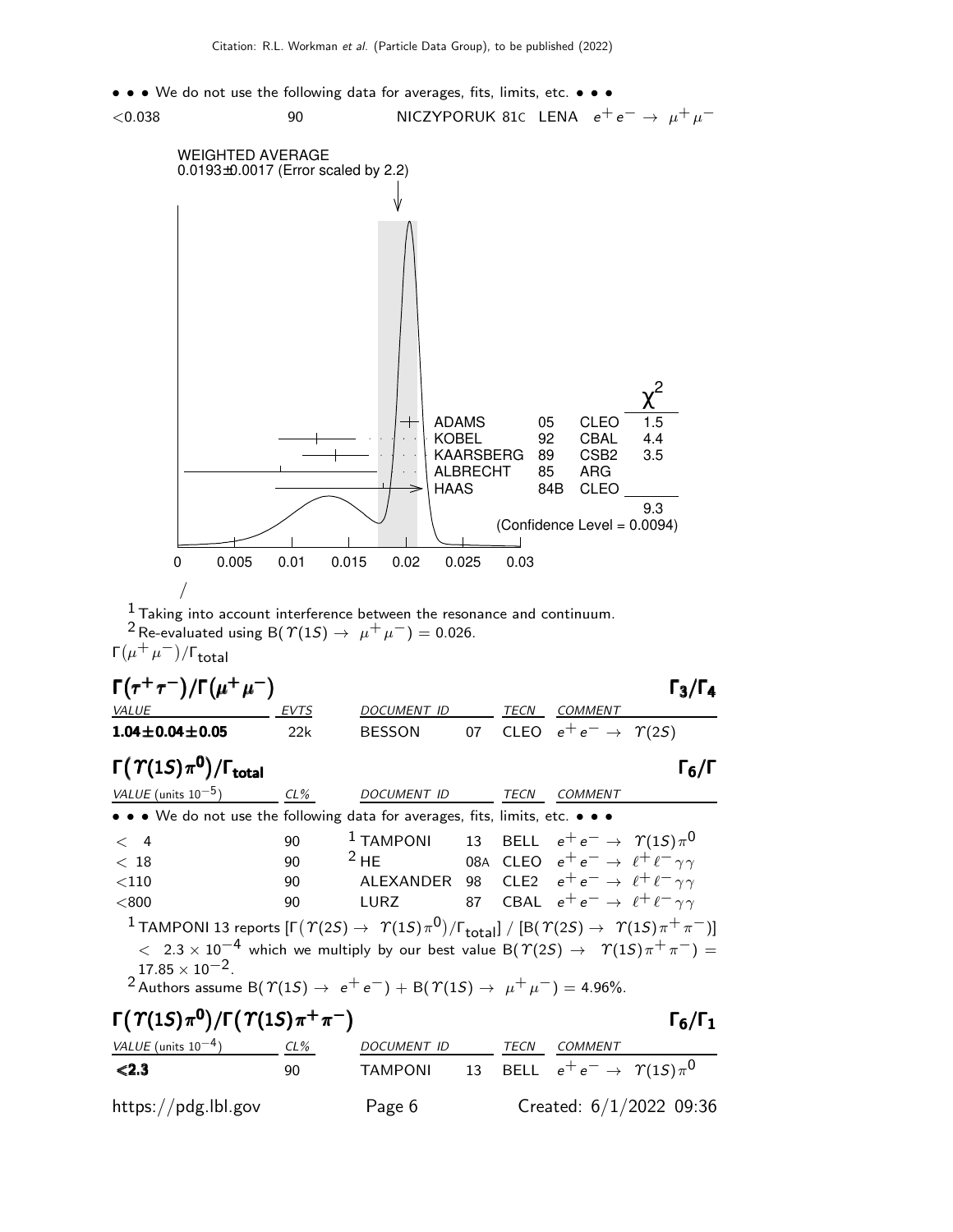$\Gamma(\Upsilon(1S)\eta)/\Gamma_{\text{total}}$  Γ<sub>7</sub>/Γ  $\Gamma_7/\Gamma$ VALUE (units 10<sup>-4</sup>) CL% EVTS DOCUMENT ID TECN COMMENT 2.9  $\pm$  0.4 OUR FIT Error includes scale factor of 2.0. **2.9 ±0.4 OUR AVERAGE** Error includes scale factor of 1.9. See the ideogram below.<br>2.39±0.31±0.14 112 <sup>1</sup> LEES 11L BABR  $\Upsilon(2S) \rightarrow \ell^+ \ell^- n$  $2.39 \pm 0.31 \pm 0.14$  112 <sup>1</sup> LEES 11L BABR  $\Upsilon(2S) \to \ell^+ \ell^- \eta$  $2.1 \t +0.7 \t 0.6$  $-0.6$  $\pm 0.3$  14 <sup>2</sup> HE 08A CLEO  $e^+e^- \rightarrow \ell^+ \ell^- \eta$ • • • We use the following data for averages but not for fits. • • •  $3.55 \pm 0.32 \pm 0.05$  241  $3$  TAMPONI 13 BELL  $e^+e^- \rightarrow \gamma(15)\eta$ • • • We do not use the following data for averages, fits, limits, etc. • • •  $<$  90  ${}^{1,4}$  AUBERT 08BP BABR  $e^+e^- \rightarrow \gamma \pi^+ \pi^- \pi^0 \ell^+ \ell^ < 28$  90 ALEXANDER 98 CLE2  $e^+ e^- \rightarrow \ell^+ \ell^- \eta$  $< 50$  90 ALBRECHT 87 ARG  $e^+e^- \rightarrow \pi^+\pi^-\ell^+\ell^-$ MM  $<$  70  $\,$  90  $\,$  LURZ  $\,$  87  $\,$  CBAL  $\,$  e $^{+}$  e $^{-}$   $\rightarrow$   $\,$   $\ell^{+}$   $\ell^{-}$   $(\gamma\gamma,\,$   $3\pi^{0})$  $< 100$  90 BESSON 84 CLEO  $e^+e^- \rightarrow \pi^+\pi^- \ell^+ \ell^-$ MM  $<$  20 90 FONSECA 84 CUSB  $e^+e^- \rightarrow$  $e^+e^-(\gamma\gamma,\pi^+\pi^-\pi^0)$ WEIGHTED AVERAGE 2.9±0.4 (Error scaled by 1.9) Values above of weighted average, error, and scale factor are based upon the data in this ideogram only. They are not necessarily the same as our 'best' values, obtained from a least-squares constrained fit utilizing measurements of other (related) quantities as additional information. 08A CLEO LEES 11L BABR 2.5 TAMPONI 13 BELL χ 2 7.4 (Confidence Level = 0.024) 0 2 4 6 8  $1$  Using B( $\Upsilon(15) \rightarrow e^+e^-$ ) = (2.38  $\pm$  0.11)% and B( $\Upsilon(15) \rightarrow \mu^+ \mu^-$ ) = (2.48  $\pm$  $0.05$ )%. <sup>2</sup> Authors assume B( $\Upsilon(1S) \rightarrow e^+e^-$ ) + B( $\Upsilon(1S) \rightarrow \mu^+\mu^-$ ) = 4.96%.

- $3$  TAMPONI 13 reports  $[\Gamma(\varUpsilon(2S) \to \varUpsilon(1S) \eta)/\Gamma_{\text{total}}] / [\mathsf{B}(\varUpsilon(2S) \to \varUpsilon(1S) \pi^+ \pi^-)]$  $=$   $(1.99 \pm 0.14 \pm 0.11) \times 10^{-3}$  which we multiply by our best value B $(\Upsilon(25) \rightarrow$  $\mathcal{T}(1S)\pi^+\pi^-$  =  $(17.85\pm0.26)\times10^{-2}$ . Our first error is their experiment's error and our second error is the systematic error from using our best value.
- $^{4}$ Using  $\Gamma_{ee}(\Upsilon(2S)) = 0.612 \pm 0.011$  keV.
- Γ $(\Upsilon(1S)\eta)/\Gamma_{\rm total}$  (units  $10^{-4})$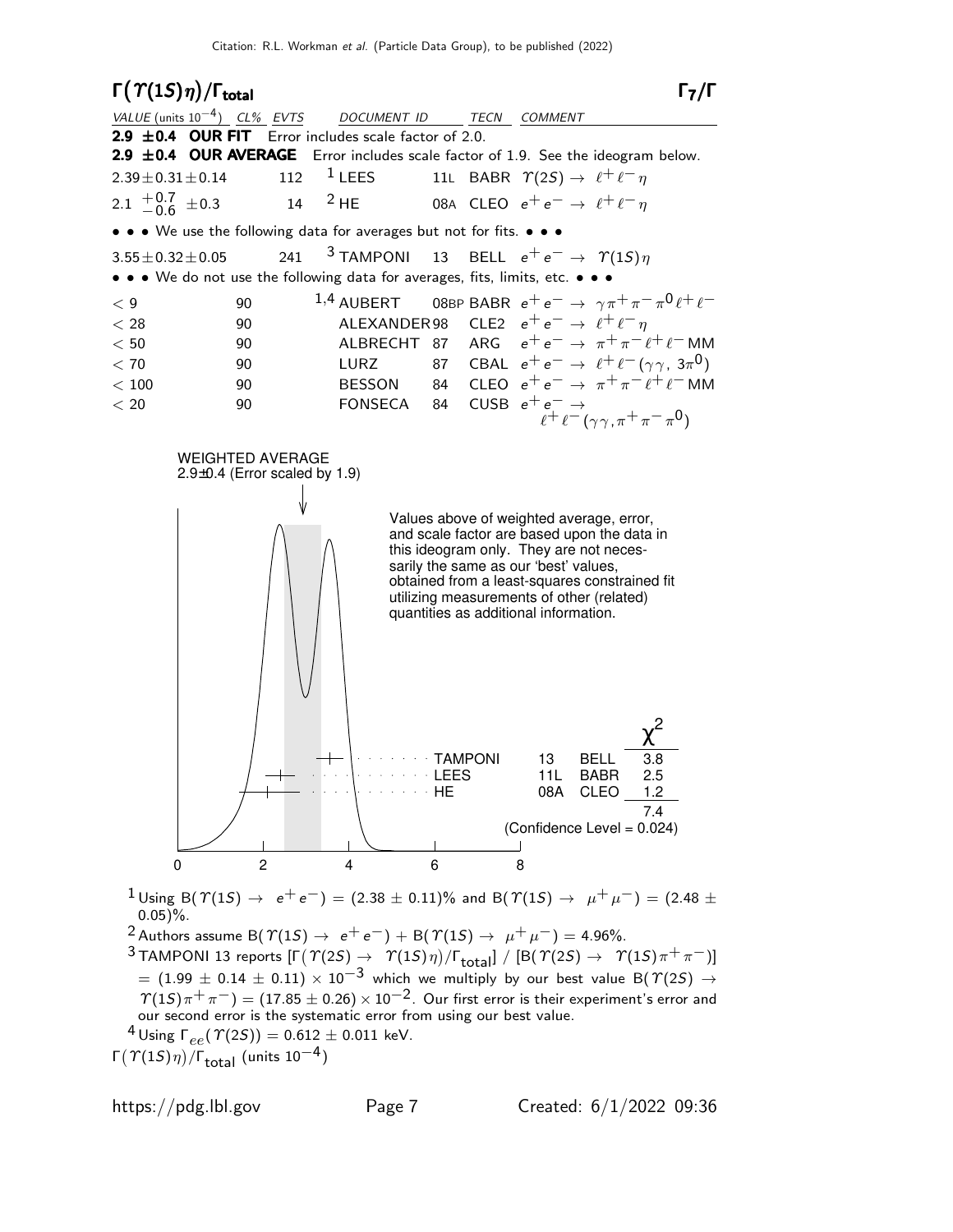| $\Gamma(\varUpsilon(1S)\eta)/\Gamma(\varUpsilon(1S)\pi^+\pi^-)$                                                           |            |                                                                                                |             |             |                                              | $\Gamma_7/\Gamma_1$  |
|---------------------------------------------------------------------------------------------------------------------------|------------|------------------------------------------------------------------------------------------------|-------------|-------------|----------------------------------------------|----------------------|
| VALUE (units $10^{-3}$ ) CL% EVTS DOCUMENT ID                                                                             |            |                                                                                                | <b>TECN</b> | COMMENT     |                                              |                      |
| 1.64±0.25 OUR FIT Error includes scale factor of 2.0.                                                                     |            |                                                                                                |             |             |                                              |                      |
| $1.99 \pm 0.14 \pm 0.11$                                                                                                  | 241        | TAMPONI 13                                                                                     | BELL        |             | $e^+e^- \rightarrow \gamma(1S)\eta$          |                      |
| • • • We do not use the following data for averages, fits, limits, etc. • • •                                             |            |                                                                                                |             |             |                                              |                      |
| $1.35 \pm 0.17 \pm 0.08$                                                                                                  |            | <sup>1</sup> LEES 11L BABR $\Upsilon(2S) \rightarrow (\pi^+ \pi^-)(\gamma \gamma) \mu^+ \mu^-$ |             |             |                                              |                      |
| < 5.2                                                                                                                     | 90         | <sup>2</sup> AUBERT 08BP BABR $e^+e^- \rightarrow \gamma \pi^+ \pi^- (\pi^0) \ell^+ \ell^-$    |             |             |                                              |                      |
| $1$ Not independent of other values reported by LEES 11L.<br>$2$ Not independent of other values reported by AUBERT 08BP. |            |                                                                                                |             |             |                                              |                      |
| $\Gamma(\Upsilon(1S)\pi^0)/\Gamma(\Upsilon(1S)\eta)$                                                                      |            |                                                                                                |             |             |                                              | $\Gamma_6/\Gamma_7$  |
| <b>VALUE</b>                                                                                                              | $CL\%$     | DOCUMENT ID                                                                                    |             |             | <b>TECN COMMENT</b>                          |                      |
| • • • We do not use the following data for averages, fits, limits, etc. • • •                                             |            |                                                                                                |             |             |                                              |                      |
| < 0.13                                                                                                                    | 90         | <b>TAMPONI</b>                                                                                 |             |             | 13 BELL $e^+e^- \rightarrow \gamma(15)\pi^0$ |                      |
|                                                                                                                           |            |                                                                                                |             |             |                                              |                      |
| $\Gamma(J/\psi(1S)$ anything)/ $\Gamma_{total}$                                                                           |            |                                                                                                |             |             |                                              | $\Gamma_8/\Gamma$    |
| <b>VALUE</b>                                                                                                              | $CL\%$     | <u>DOCUMENT ID</u>                                                                             |             | <b>TECN</b> | <b>COMMENT</b>                               |                      |
| < 0.006                                                                                                                   | 90         | MASCHMANN 90 CBAL $e^+e^- \rightarrow$ hadrons                                                 |             |             |                                              |                      |
| $\Gamma\left(J/\psi(1S)\eta_c\right)/\Gamma_{\rm total}$                                                                  |            |                                                                                                |             |             |                                              | $\Gamma_9/\Gamma$    |
| <u>VALUE</u>                                                                                                              | CL%        | DOCUMENT ID TECN COMMENT                                                                       |             |             |                                              |                      |
| $\overline{$ <5.4 $\times$ 10 <sup>-6</sup>                                                                               | 90         | YANG                                                                                           | 14          |             | BELL $e^+e^- \rightarrow J/\psi X$           |                      |
| $\Gamma\left(J/\psi(1S)\chi_{\text{c}0}\right)/\Gamma_{\text{total}}$                                                     |            |                                                                                                |             |             |                                              | $\Gamma_{10}/\Gamma$ |
| <b>VALUE</b>                                                                                                              | $CL\%$     | <u>DOCUMENT ID TECN COMMENT</u>                                                                |             |             |                                              |                      |
| $<$ 3.4 $\times$ 10 <sup>-6</sup>                                                                                         | 90         | YANG                                                                                           | 14          |             | BELL $e^+e^- \rightarrow J/\psi X$           |                      |
| $\Gamma(J/\psi(1S)\chi_{c1})/\Gamma_{\rm total}$                                                                          |            |                                                                                                |             |             |                                              | $\Gamma_{11}/\Gamma$ |
| <u>VALUE</u>                                                                                                              | $CL\%$     | DOCUMENT ID                                                                                    |             |             | TECN COMMENT                                 |                      |
| $< 1.2 \times 10^{-6}$                                                                                                    | 90         | YANG                                                                                           | 14          |             | BELL $e^+e^- \rightarrow J/\psi X$           |                      |
| $\Gamma(J/\psi(1S)\chi_{c2})/\Gamma_{\rm total}$                                                                          |            |                                                                                                |             |             |                                              | $\Gamma_{12}/\Gamma$ |
| $VALU E$ CL%                                                                                                              |            | DOCUMENT ID                                                                                    |             |             | <b>TECN COMMENT</b>                          |                      |
| $<$ 2.0 $\times 10^{-6}$                                                                                                  | 90         | YANG                                                                                           | 14          |             | BELL $e^+e^- \rightarrow J/\psi X$           |                      |
|                                                                                                                           |            |                                                                                                |             |             |                                              |                      |
| $\Gamma\left(J/\psi(1S)\eta_c(2S)\right)/\Gamma_{\rm total}$                                                              |            |                                                                                                |             |             |                                              | $\Gamma_{13}/\Gamma$ |
|                                                                                                                           | <u>CL%</u> | DOCUMENT ID                                                                                    |             |             | TECN COMMENT                                 |                      |
| $<$ 2.5 $\times$ 10 <sup>-6</sup>                                                                                         | 90         | YANG                                                                                           |             |             | 14 BELL $e^+e^- \rightarrow J/\psi X$        |                      |
| $\Gamma\big(J/\psi(1S)X(3940)\big)/\Gamma_{\rm total}$                                                                    |            |                                                                                                |             |             |                                              | $\Gamma_{14}/\Gamma$ |
|                                                                                                                           | <u>CL%</u> | DOCUMENT ID TECN COMMENT                                                                       |             |             |                                              |                      |
| $\frac{VALUE}{<}$ 2.0 $\times$ 10 <sup>-6</sup>                                                                           | 90         | YANG                                                                                           |             |             | 14 BELL $e^+e^- \rightarrow J/\psi X$        |                      |
| $\Gamma\left(J/\psi(1S)X(4160)\right)/\Gamma_{\rm total}$                                                                 |            |                                                                                                |             |             |                                              | $\Gamma_{15}/\Gamma$ |
|                                                                                                                           | CL%        | DOCUMENT ID TECN COMMENT                                                                       |             |             |                                              |                      |
| VALUE<br>$\langle 2.0 \times 10^{-6}$                                                                                     | 90         | YANG                                                                                           |             |             | 14 BELL $e^+e^- \rightarrow J/\psi X$        |                      |
|                                                                                                                           |            |                                                                                                |             |             |                                              |                      |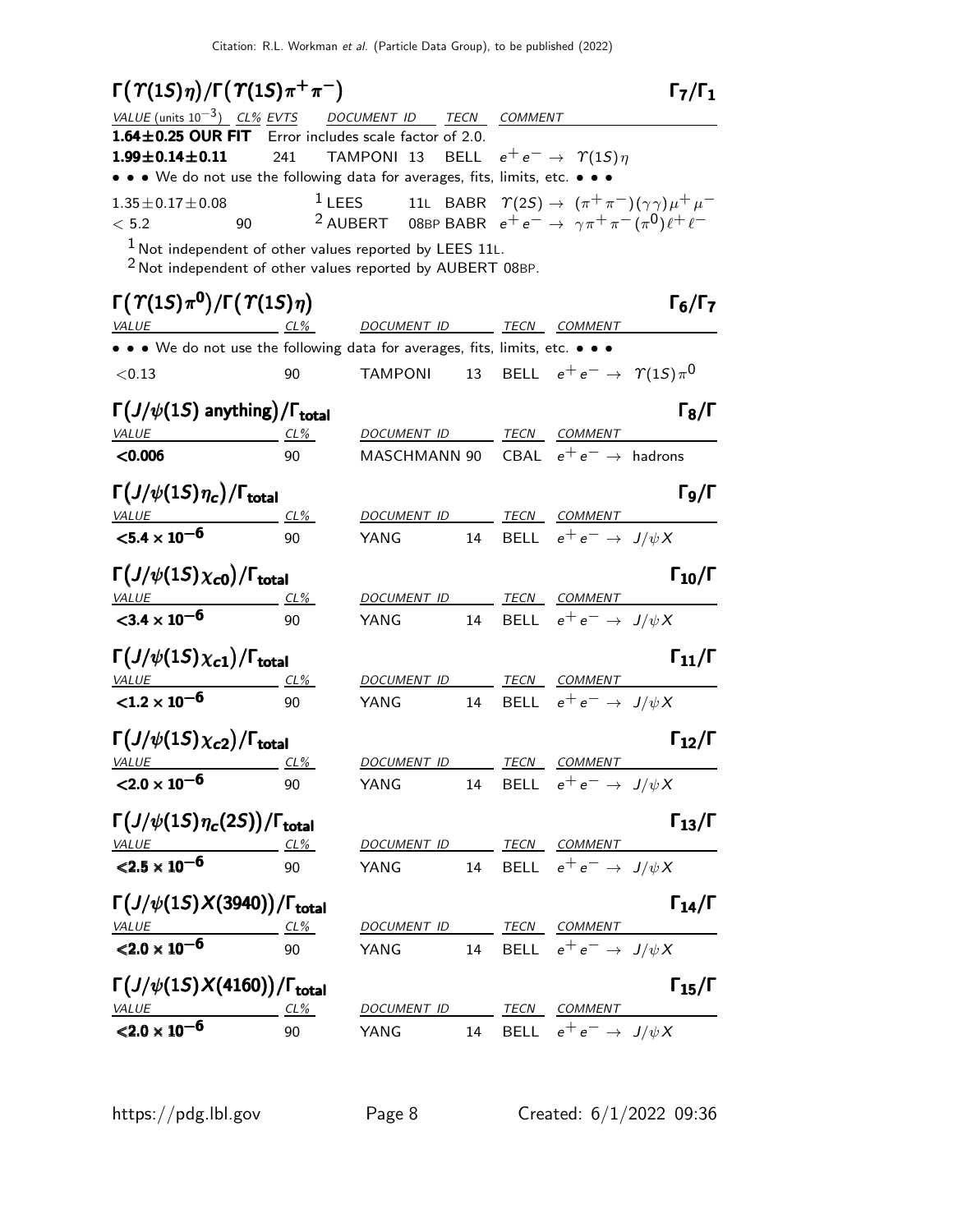| $\Gamma(\chi_{c1}$ anything) / $\Gamma_{total}$         |             |                    |    |      |                                              | $\Gamma_{16}/\Gamma$ |
|---------------------------------------------------------|-------------|--------------------|----|------|----------------------------------------------|----------------------|
| VALUE (units $10^{-4}$ )                                | <b>EVTS</b> | <b>DOCUMENT ID</b> |    | TECN | COMMENT                                      |                      |
| $2.24 \pm 0.44 \pm 0.20$                                | 376         | JIA.               | 17 | BELL | $\Upsilon(2S) \rightarrow \gamma J/\psi(1S)$ |                      |
|                                                         |             |                    |    |      |                                              |                      |
| $\Gamma(\chi_{c1}(1P)^{0}X_{tetra})/\Gamma_{\rm total}$ |             |                    |    |      |                                              | $\Gamma_{17}/\Gamma$ |
| <i>VALUE</i>                                            | $CL\%$      | <b>DOCUMENT ID</b> |    | TECN | <b>COMMENT</b>                               |                      |

<sup>1</sup> For a tetraquark state  $X_{tetra}$ , with mass in the range 1.16–2.46 GeV and width in the range 0–0.3 GeV. Measured 90% CL limits as a function of  $X_{tetra}$  mass and width range from 4.4  $\times$   $10^{-6}$  to 36.7  $\times$   $10^{-6}$ .

| $\Gamma(\chi_{\bf c2})$ anything) / $\Gamma_{\bf total}$                       |        |                          |    |             |                                                    | $\Gamma_{18}/\Gamma$ |
|--------------------------------------------------------------------------------|--------|--------------------------|----|-------------|----------------------------------------------------|----------------------|
| VALUE (units $10^{-4}$ )                                                       |        | DOCUMENT ID              |    |             | TECN COMMENT                                       |                      |
| $2.28 \pm 0.73 \pm 0.34$                                                       |        | JIA.                     | 17 |             | BELL $\Upsilon(2S) \rightarrow \gamma J/\psi(1S)$  |                      |
| $\Gamma(\psi(2S)\eta_c)/\Gamma_{\rm total}$<br><b>VALUE</b>                    | $CL\%$ | DOCUMENT ID TECN COMMENT |    |             |                                                    | $\Gamma_{19}/\Gamma$ |
| ${<}5.1 \times 10^{-6}$                                                        | 90     | YANG                     | 14 |             | BELL $e^+e^- \rightarrow \psi(2S)X$                |                      |
| $\Gamma(\psi(2S)\chi_{c0})/\Gamma_{\rm total}$                                 |        |                          |    |             |                                                    | $\Gamma_{20}/\Gamma$ |
| <b>VALUE</b>                                                                   | CL%    | DOCUMENT ID TECN COMMENT |    |             |                                                    |                      |
| $<$ 4.7 $\times$ 10 <sup>-6</sup>                                              | 90     | YANG                     | 14 |             | BELL $e^+e^- \rightarrow \psi(2S)X$                |                      |
| $\Gamma(\psi(2S)\chi_{c1})/\Gamma_{\rm total}$                                 |        |                          |    |             |                                                    | $\Gamma_{21}/\Gamma$ |
| VALUE                                                                          | CL%    | DOCUMENT ID TECN COMMENT |    |             |                                                    |                      |
| $<$ 2.5 $\times$ 10 <sup>-6</sup>                                              | 90     | YANG                     | 14 |             | BELL $e^+e^- \rightarrow \psi(2S)X$                |                      |
| $\Gamma(\psi(2S)\chi_{c2})/\Gamma_{\rm total}$                                 |        |                          |    |             |                                                    | $\Gamma_{22}/\Gamma$ |
| VALUE                                                                          | CL%    | DOCUMENT ID TECN COMMENT |    |             |                                                    |                      |
| ${<}1.9 \times 10^{-6}$                                                        | 90     | YANG                     | 14 |             | BELL $e^+e^- \rightarrow \psi(2S)X$                |                      |
| $\Gamma(\psi(2S)\eta_c(2S))/\Gamma_{\rm total}$                                |        |                          |    |             |                                                    | $\Gamma_{23}/\Gamma$ |
| VALU E                                                                         | CL%    | DOCUMENT ID              |    |             | TECN COMMENT                                       |                      |
| $<$ 3.3 $\times$ 10 <sup>-6</sup>                                              | 90     | YANG                     | 14 |             | BELL $e^+e^- \rightarrow \psi(2S)X$                |                      |
| $\Gamma(\psi(2S)X(3940))/\Gamma_{\text{total}}$                                |        |                          |    |             |                                                    | $\Gamma_{24}/\Gamma$ |
| VALUE                                                                          | CL%    | DOCUMENT ID              |    | <b>TECN</b> | <b>COMMENT</b>                                     |                      |
| $<$ 3.9 $\times$ 10 <sup>-6</sup>                                              | 90     | YANG                     | 14 |             | BELL $e^+e^- \rightarrow \psi(2S)X$                |                      |
| $\Gamma(\psi(2S)X(4160))/\Gamma_{\rm total}$                                   |        |                          |    |             |                                                    | $\Gamma_{25}/\Gamma$ |
| $VALU E$ CL%                                                                   |        | DOCUMENT ID              |    |             | TECN COMMENT                                       |                      |
| $3.9 \times 10^{-6}$                                                           | 90     | YANG                     | 14 |             | BELL $e^+e^- \rightarrow \psi(2S)X$                |                      |
| $\Gamma(Z_c(3900)^+ Z_c(3900)^-) / \Gamma_{\text{total}}$                      |        |                          |    |             |                                                    | $\Gamma_{26}/\Gamma$ |
| $VALUE  CL%  DOCUMENT ID  $                                                    |        |                          |    |             | TECN COMMENT                                       |                      |
| ${<}1.0 \times 10^{-6}$                                                        | 90     | $1$ JIA                  | 18 |             | BELL $\Upsilon(2S) \rightarrow J/\psi \pi^{\pm} X$ |                      |
| <sup>1</sup> Assuming B $(Z_c(3900)^{\pm} \rightarrow J/\psi \pi^{\pm}) = 1$ . |        |                          |    |             |                                                    |                      |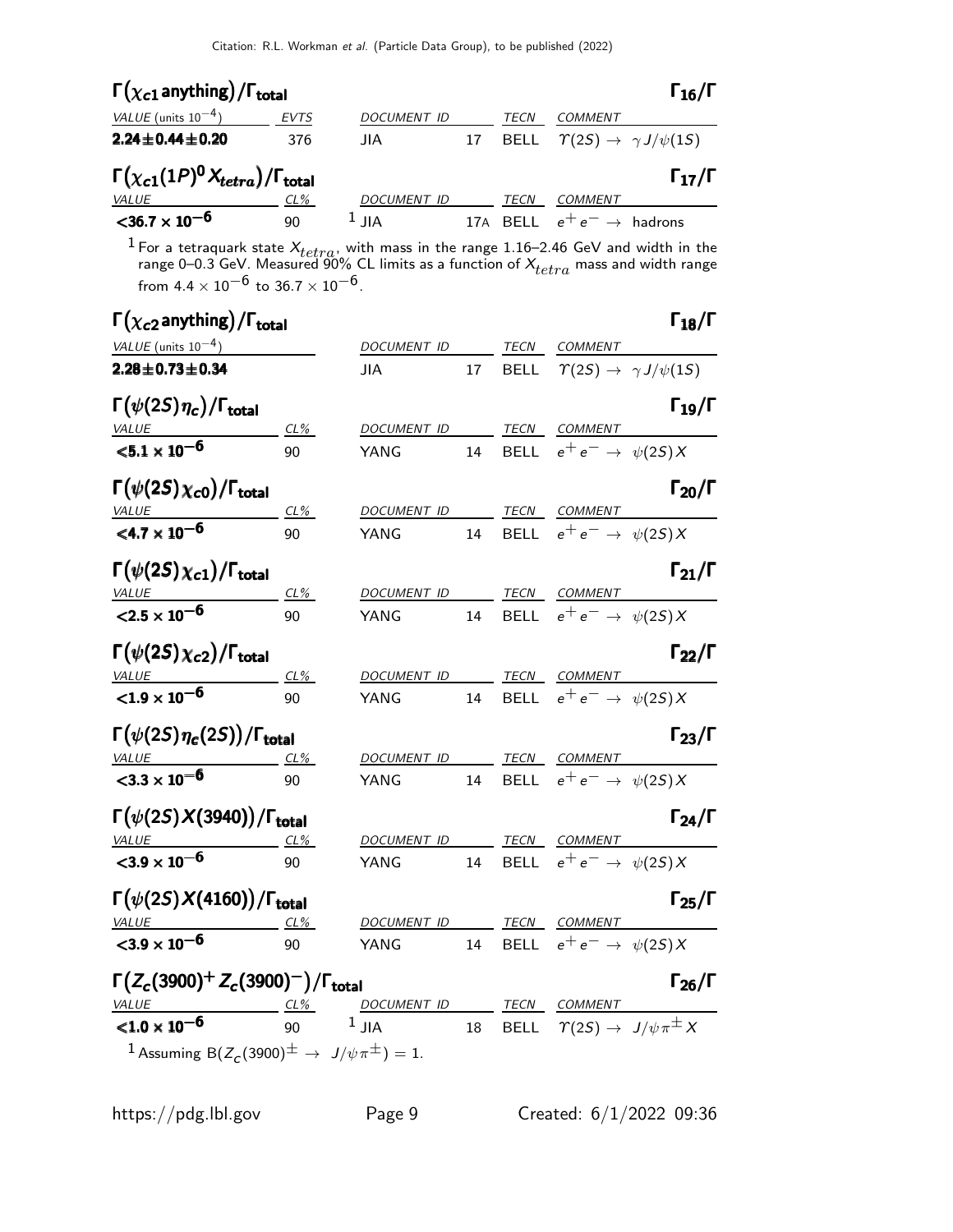| $\Gamma(Z_c(4200)^+ Z_c(4200)^-) / \Gamma_{\text{total}}$                                                                                                                                                           |            |                                                                                                                                   |  |                                                    | $\Gamma_{27}/\Gamma$      |
|---------------------------------------------------------------------------------------------------------------------------------------------------------------------------------------------------------------------|------------|-----------------------------------------------------------------------------------------------------------------------------------|--|----------------------------------------------------|---------------------------|
| $\frac{VALUE}{16.7 \times 10^{-6}}$ $\frac{CL\%}{90}$                                                                                                                                                               |            | DOCUMENT ID TECN COMMENT<br>$1$ JIA                                                                                               |  | 18 BELL $\varUpsilon(1S) \to J/\psi \pi^\pm X$     |                           |
| <sup>1</sup> Assuming B( $Z_c$ (4200) <sup><math>\pm</math></sup> $\rightarrow$ $J/\psi \pi^{\pm}$ ) = 1                                                                                                            |            |                                                                                                                                   |  |                                                    |                           |
| $\Gamma(Z_c(3900)^{\pm} Z_c(4200)^{\mp})/\Gamma_{\text{total}}$                                                                                                                                                     |            |                                                                                                                                   |  |                                                    | $\Gamma_{28}/\Gamma$      |
| VALUE                                                                                                                                                                                                               |            | DOCUMENT ID TECN COMMENT                                                                                                          |  |                                                    |                           |
| ${<}7.3 \times 10^{-6}$                                                                                                                                                                                             | 90 $1$ JIA |                                                                                                                                   |  | 18 BELL $\varUpsilon(2S) \to J/\psi \pi^\pm X$     |                           |
| 1 Assuming B( $Z_c(4200)^{\pm} \to J/\psi \pi^{\pm}$ ) = 1 = B( $Z_c(3900)^{\pm} \to J/\psi \pi^{\pm}$ ).                                                                                                           |            |                                                                                                                                   |  |                                                    |                           |
| $\Gamma(X(4050)^+ X(4050)^-) / \Gamma_{\text{total}}$                                                                                                                                                               |            |                                                                                                                                   |  |                                                    | $\Gamma_{29}/\Gamma$      |
| VALUE CL <sup>26</sup> DOCUMENT ID TECN COMMENT COMMENT <b>CL3.5</b> x 10 <sup>-6</sup> 90 <sup>1</sup> JIA 18 BELL $\tau$ (2 <i>S</i> ) $\rightarrow \chi$ <sub><i>C</i>1</sub> (1 <i>P</i> ) $\pi^{\pm}$ <i>X</i> |            | DOCUMENT ID TECN COMMENT                                                                                                          |  |                                                    |                           |
| <sup>1</sup> Assuming B( $X(4050)^{\pm} \rightarrow \chi_{c1}(1P)\pi^{\pm}$ )                                                                                                                                       |            |                                                                                                                                   |  |                                                    |                           |
| $\Gamma(X(4250)^+ X(4250)^-) / \Gamma_{\text{total}}$                                                                                                                                                               |            |                                                                                                                                   |  |                                                    | $\Gamma_{30}/\Gamma$      |
|                                                                                                                                                                                                                     |            | DOCUMENT ID _______ TECN COMMENT<br><b>10<sup>-6</sup></b> $\frac{CL\%}{90}$ 1 JIA 18 BELL $\tau(2S) \to \chi_{c1}(1P)\pi^{\pm}X$ |  |                                                    |                           |
| $<$ 26.7 $\times$ 10 <sup>-6</sup><br><sup>1</sup> Assuming B $(X(4250)^{\pm} \rightarrow X_{c1}(1P)\pi^{\pm})=1$                                                                                                   |            |                                                                                                                                   |  |                                                    |                           |
| $\Gamma(X(4050)^{\pm} X(4250)^{\mp})/\Gamma_{\text{total}}$                                                                                                                                                         |            |                                                                                                                                   |  |                                                    | $\Gamma_{31}/\Gamma$      |
|                                                                                                                                                                                                                     |            |                                                                                                                                   |  |                                                    |                           |
| $\frac{VALUE}{27.2 \times 10^{-6}}$ $\frac{CL\%}{90}$ $\frac{DOCUMENT ID}{JIA}$ $\frac{TECN}{18}$ $\frac{COMMENT}{BELL}$ $\frac{COMMENT}{T(2S)} \rightarrow \chi_{c1}(1P)\pi^{\pm}X$                                |            |                                                                                                                                   |  |                                                    |                           |
| 1 Assuming B(X(4050) <sup><math>\pm</math></sup> $\rightarrow \chi_{c1}(1P)\pi^{\pm}$ ) = 1 = B(X(4250) <sup><math>\pm</math></sup> $\rightarrow \chi_{c1}(1P)\pi^{\pm}$ )                                          |            |                                                                                                                                   |  |                                                    |                           |
| $\Gamma(Z_c(4430)^+ Z_c(4430)^-) / \Gamma_{\rm total}$<br>VALUE CL%                                                                                                                                                 |            | DOCUMENT ID TECN COMMENT                                                                                                          |  |                                                    | $\Gamma_{32}/\Gamma$      |
| 90<br>$<$ 20.3 $\times$ 10 <sup>-6</sup>                                                                                                                                                                            |            | $^1$ JIA $^{18}$ BELL $\varUpsilon(2S) \to \ \psi(2S) \pi^\pm X$                                                                  |  |                                                    |                           |
| <sup>1</sup> Assuming B( $Z_c(4430)^{\pm} \to \psi(2P)\pi^{\pm}$ ) = 1                                                                                                                                              |            |                                                                                                                                   |  |                                                    |                           |
| $\Gamma(X(4055)^{\pm} X(4055)^{\mp})/\Gamma_{\text{total}}$                                                                                                                                                         |            | DOCUMENT ID _______ TECN COMMENT                                                                                                  |  |                                                    | $\Gamma_{33}/\Gamma$      |
| $\frac{VALUE}{1.1 \times 10^{-6}}$ $\frac{CL\%}{90}$                                                                                                                                                                |            | $1$ JIA                                                                                                                           |  | 18 BELL $\varUpsilon(2S) \to \psi(2S) \pi^{\pm} X$ |                           |
| <sup>1</sup> Assuming B( $X(4055)^{\pm} \rightarrow \psi(25)\pi^{\pm}$ ) = 1                                                                                                                                        |            |                                                                                                                                   |  |                                                    |                           |
| $\Gamma(X(4055)^{\pm}Z_c(4430)^{\mp})/\Gamma_{\rm total}$                                                                                                                                                           |            |                                                                                                                                   |  |                                                    | $\Gamma_{34}/\Gamma$      |
| VALUE $\underbrace{C1\%}_{90}$ $\underbrace{DOCUMENT ID}_{1 JIA}$ TECN COMMENT<br>$\overline{C21.1 \times 10^{-6}}$ $\underbrace{C1\%}_{90}$ $\underbrace{DOCUMENT ID}_{1 JIA}$ $\underbrace{TECN}_{18}$ COMMENT    |            |                                                                                                                                   |  |                                                    |                           |
|                                                                                                                                                                                                                     |            |                                                                                                                                   |  |                                                    |                           |
| 1 Assuming B(X(4055) <sup><math>\pm</math></sup> $\rightarrow \psi(25)\pi^{\pm}$ ) = 1 = B(Z <sub>c</sub> (4430) <sup><math>\pm</math></sup> $\rightarrow \psi(25)\pi^{\pm}$ )                                      |            |                                                                                                                                   |  |                                                    |                           |
| $\Gamma(\overline{{}^2H}$ anything)/ $\Gamma_{total}$                                                                                                                                                               |            |                                                                                                                                   |  |                                                    | $\Gamma_{35}/\Gamma$      |
| VALUE (units $10^{-5}$ ) EVTS                                                                                                                                                                                       |            | DOCUMENT ID TECN COMMENT                                                                                                          |  |                                                    |                           |
| 2.78 $+0.30$ OUR AVERAGE Error includes scale factor of 1.2.                                                                                                                                                        |            |                                                                                                                                   |  |                                                    |                           |
| $2.64 \pm 0.11 + 0.26$<br>-0.21                                                                                                                                                                                     |            | <b>LEES</b>                                                                                                                       |  | 14G BABR $e^+e^- \rightarrow \overline{^2H} X$     |                           |
| $3.37 \pm 0.50 \pm 0.25$                                                                                                                                                                                            | 58         | ASNER                                                                                                                             |  | 07 CLEO $e^+e^- \rightarrow \overline{^2H} X$      |                           |
| https://pdg.lbl.gov                                                                                                                                                                                                 |            | Page 10                                                                                                                           |  |                                                    | Created: $6/1/2022$ 09:36 |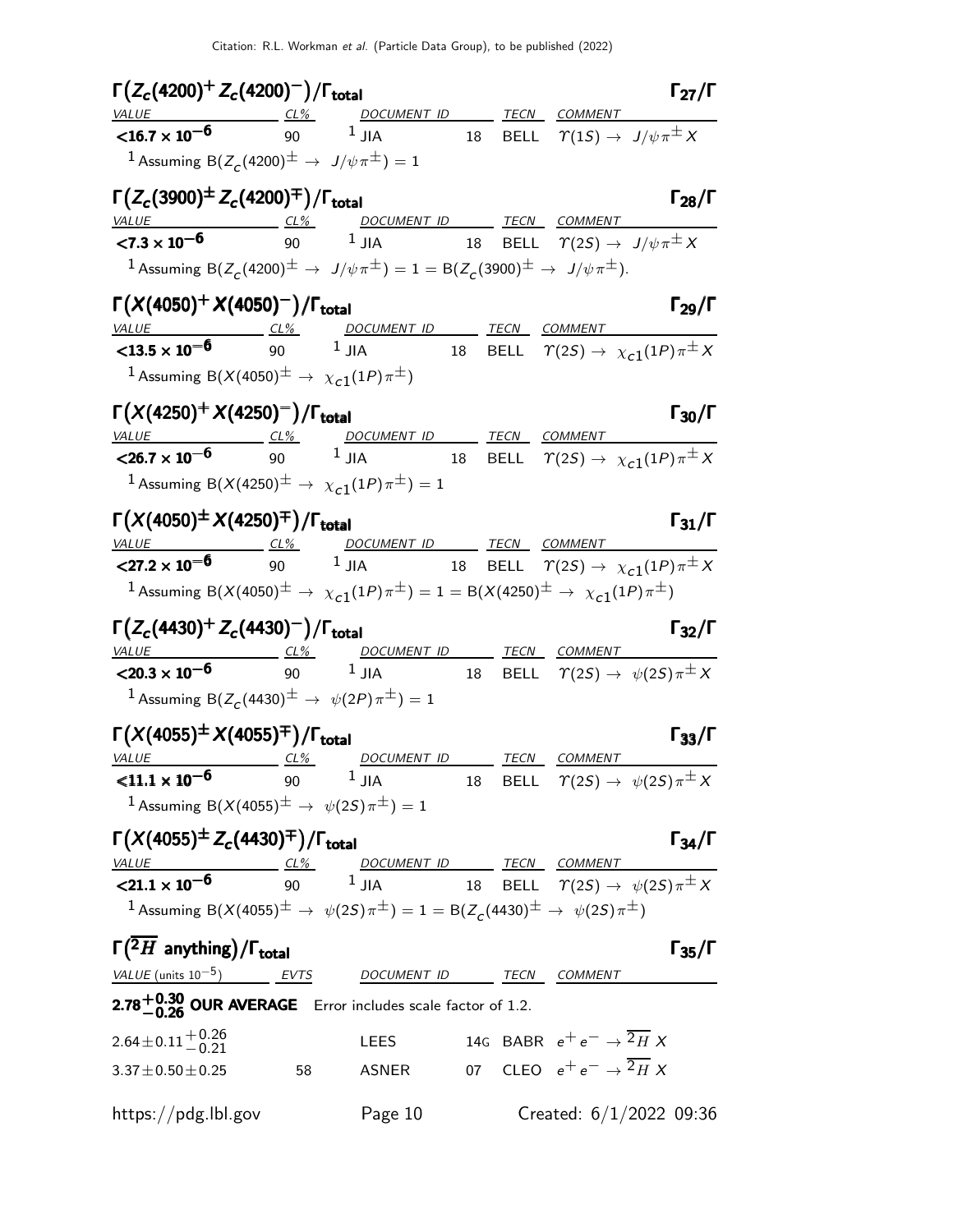| DOCUMENT ID<br><b>EVTS</b><br>TECN COMMENT<br>$1$ BESSON<br>6M<br>06A CLEO $\Upsilon(2S) \rightarrow$ hadrons<br><sup>1</sup> Calculated using the value $\Gamma(\gamma g g)/\Gamma(g g g) = (3.18 \pm 0.04 \pm 0.22 \pm 0.41)\%$ from<br>BESSON 06A and PDG 08 values of B( $\pi^+\pi^-\ \eta(1S)) = (18.1 \pm 0.4)\%$ , B( $\pi^0\pi^0\ \eta(1S)$ )<br>= $(8.6 \pm 0.4)\%$ , B $(\mu^+ \mu^-)$ = $(1.93 \pm 0.17)\%$ , and R <sub>hadrons</sub> = 3.51. The statistical error is negligible and the systematic error is partially correlated with that of $\Gamma(\gamma g g)/\Gamma_{\text{total}}$<br>measurement of BESSON 06A.<br>VALUE (units $10^{-2}$ )<br>EVTS<br>TECN<br>DOCUMENT ID<br><b>COMMENT</b><br>$\Upsilon(2S) \rightarrow (\gamma + )$ hadrons<br>$3.18 \pm 0.04 \pm 0.47$<br>06A CLEO<br>6M<br><b>BESSON</b><br>$\Gamma(\phi K^+ K^-)/\Gamma_{\rm total}$<br>VALUE (units $10^{-6}$ ) EVTS<br>DOCUMENT ID<br>TECN<br>COMMENT<br>12A BELL $\Upsilon(1S) \rightarrow 2(K^+K^-)$<br>58<br><b>SHEN</b><br>$\Gamma(\omega \pi^+\pi^-)/\Gamma_{\rm total}$<br>VALUE (units $10^{-6}$ ) CL%<br>DOCUMENT ID<br>TECN<br><b>COMMENT</b><br>$\Upsilon(15) \rightarrow 2(\pi^+\pi^-)\pi^0$<br>12A BELL<br>90<br><b>SHEN</b><br>$\Gamma(K^*(892)^{\mathbf{0}}K^-\pi^+ + \text{c.c.})/\Gamma_{\text{total}}$<br>$\Gamma_{41}/\Gamma$<br>VALUE (units $10^{-6}$ ) EVTS<br>TECN COMMENT<br>DOCUMENT ID<br>12A BELL $\Upsilon(1S) \rightarrow K^+ K^- \pi^+ \pi^-$<br><b>SHEN</b><br>135<br>$\Gamma(\phi f_2'(1525))/\Gamma_{\text{total}}$<br>$\Gamma_{42}/\Gamma$<br>VALUE (units $10^{-6}$ )<br>$CL\%$<br>DOCUMENT ID<br>TECN<br><b>COMMENT</b><br>$\Upsilon(15) \rightarrow 2(K^+K^-)$<br>< 1.33<br>90<br>12A BELL<br><b>SHEN</b><br>$\Gamma(\omega f_2(1270))/\Gamma_{\rm total}$<br>$\Gamma_{43}/\Gamma$<br>TECN<br>DOCUMENT ID<br><b>COMMENT</b><br>$CL\%$<br>BELL $\Upsilon(1S) \rightarrow 2(\pi^+\pi^-)\pi^0$<br>90<br><b>SHEN</b><br>12A<br>$\Gamma(\rho(770) a_2(1320)) / \Gamma_{\rm total}$<br>$CL\%$<br>DOCUMENT ID TECN COMMENT<br>12A BELL $\Upsilon(1S) \rightarrow 2(\pi^+\pi^-)\pi^0$<br>90<br>SHEN<br>$\Gamma(K^*(892)^0\overline{K}_2^*(1430)^0 + \text{c.c.})/\Gamma_{\text{total}}$<br>EVTS<br>DOCUMENT ID TECN COMMENT<br>$\frac{\text{TECN}}{\text{BELL}}$ $\frac{\text{COMMENT}}{\text{T(1S)} \rightarrow \text{K}^+ \text{K}^- \pi^+ \pi^-}$<br>32<br><b>SHEN</b><br>$\Gamma(K_1(1270)^{\pm}K^{\mp})/\Gamma_{\text{total}}$<br>$\Gamma_{46}/\Gamma$<br>VALUE (units $10^{-6}$ ) CL%<br>DOCUMENT ID TECN COMMENT<br>12A BELL $\Upsilon(1S) \rightarrow K^+ K^- \pi^+ \pi^-$<br>90<br><b>SHEN</b><br>$\Gamma(K_1(1400)^{\pm}\,K^{\mp})/\Gamma_{\rm total}$<br>$\Gamma_{47}/\Gamma$<br>VALUE (units $10^{-6}$ ) CL%<br>DOCUMENT ID<br>TECN COMMENT<br>12A BELL $\tau(1S) \rightarrow K^+ K^- \pi^+ \pi^-$<br>< 0.83<br><b>SHEN</b><br>90<br>Created: $6/1/2022$ 09:36 | $\Gamma(ggg)/\Gamma_{\rm total}$ |         |  | $\Gamma_{37}/\Gamma$      |
|-----------------------------------------------------------------------------------------------------------------------------------------------------------------------------------------------------------------------------------------------------------------------------------------------------------------------------------------------------------------------------------------------------------------------------------------------------------------------------------------------------------------------------------------------------------------------------------------------------------------------------------------------------------------------------------------------------------------------------------------------------------------------------------------------------------------------------------------------------------------------------------------------------------------------------------------------------------------------------------------------------------------------------------------------------------------------------------------------------------------------------------------------------------------------------------------------------------------------------------------------------------------------------------------------------------------------------------------------------------------------------------------------------------------------------------------------------------------------------------------------------------------------------------------------------------------------------------------------------------------------------------------------------------------------------------------------------------------------------------------------------------------------------------------------------------------------------------------------------------------------------------------------------------------------------------------------------------------------------------------------------------------------------------------------------------------------------------------------------------------------------------------------------------------------------------------------------------------------------------------------------------------------------------------------------------------------------------------------------------------------------------------------------------------------------------------------------------------------------------------------------------------------------------------------------------------------------------------------------------------------------------------------------------------------------------------------------------------------------------------------------------------------------------------------------------------------------------------------------------------------------------------------------|----------------------------------|---------|--|---------------------------|
|                                                                                                                                                                                                                                                                                                                                                                                                                                                                                                                                                                                                                                                                                                                                                                                                                                                                                                                                                                                                                                                                                                                                                                                                                                                                                                                                                                                                                                                                                                                                                                                                                                                                                                                                                                                                                                                                                                                                                                                                                                                                                                                                                                                                                                                                                                                                                                                                                                                                                                                                                                                                                                                                                                                                                                                                                                                                                                     | VALUE (units $10^{-2}$ )         |         |  |                           |
|                                                                                                                                                                                                                                                                                                                                                                                                                                                                                                                                                                                                                                                                                                                                                                                                                                                                                                                                                                                                                                                                                                                                                                                                                                                                                                                                                                                                                                                                                                                                                                                                                                                                                                                                                                                                                                                                                                                                                                                                                                                                                                                                                                                                                                                                                                                                                                                                                                                                                                                                                                                                                                                                                                                                                                                                                                                                                                     | $58.8 \pm 1.2$                   |         |  |                           |
|                                                                                                                                                                                                                                                                                                                                                                                                                                                                                                                                                                                                                                                                                                                                                                                                                                                                                                                                                                                                                                                                                                                                                                                                                                                                                                                                                                                                                                                                                                                                                                                                                                                                                                                                                                                                                                                                                                                                                                                                                                                                                                                                                                                                                                                                                                                                                                                                                                                                                                                                                                                                                                                                                                                                                                                                                                                                                                     |                                  |         |  |                           |
|                                                                                                                                                                                                                                                                                                                                                                                                                                                                                                                                                                                                                                                                                                                                                                                                                                                                                                                                                                                                                                                                                                                                                                                                                                                                                                                                                                                                                                                                                                                                                                                                                                                                                                                                                                                                                                                                                                                                                                                                                                                                                                                                                                                                                                                                                                                                                                                                                                                                                                                                                                                                                                                                                                                                                                                                                                                                                                     |                                  |         |  |                           |
|                                                                                                                                                                                                                                                                                                                                                                                                                                                                                                                                                                                                                                                                                                                                                                                                                                                                                                                                                                                                                                                                                                                                                                                                                                                                                                                                                                                                                                                                                                                                                                                                                                                                                                                                                                                                                                                                                                                                                                                                                                                                                                                                                                                                                                                                                                                                                                                                                                                                                                                                                                                                                                                                                                                                                                                                                                                                                                     |                                  |         |  |                           |
|                                                                                                                                                                                                                                                                                                                                                                                                                                                                                                                                                                                                                                                                                                                                                                                                                                                                                                                                                                                                                                                                                                                                                                                                                                                                                                                                                                                                                                                                                                                                                                                                                                                                                                                                                                                                                                                                                                                                                                                                                                                                                                                                                                                                                                                                                                                                                                                                                                                                                                                                                                                                                                                                                                                                                                                                                                                                                                     |                                  |         |  |                           |
|                                                                                                                                                                                                                                                                                                                                                                                                                                                                                                                                                                                                                                                                                                                                                                                                                                                                                                                                                                                                                                                                                                                                                                                                                                                                                                                                                                                                                                                                                                                                                                                                                                                                                                                                                                                                                                                                                                                                                                                                                                                                                                                                                                                                                                                                                                                                                                                                                                                                                                                                                                                                                                                                                                                                                                                                                                                                                                     | $\Gamma(\gamma gg)/\Gamma(ggg)$  |         |  | $\Gamma_{38}/\Gamma_{37}$ |
|                                                                                                                                                                                                                                                                                                                                                                                                                                                                                                                                                                                                                                                                                                                                                                                                                                                                                                                                                                                                                                                                                                                                                                                                                                                                                                                                                                                                                                                                                                                                                                                                                                                                                                                                                                                                                                                                                                                                                                                                                                                                                                                                                                                                                                                                                                                                                                                                                                                                                                                                                                                                                                                                                                                                                                                                                                                                                                     |                                  |         |  |                           |
|                                                                                                                                                                                                                                                                                                                                                                                                                                                                                                                                                                                                                                                                                                                                                                                                                                                                                                                                                                                                                                                                                                                                                                                                                                                                                                                                                                                                                                                                                                                                                                                                                                                                                                                                                                                                                                                                                                                                                                                                                                                                                                                                                                                                                                                                                                                                                                                                                                                                                                                                                                                                                                                                                                                                                                                                                                                                                                     |                                  |         |  |                           |
|                                                                                                                                                                                                                                                                                                                                                                                                                                                                                                                                                                                                                                                                                                                                                                                                                                                                                                                                                                                                                                                                                                                                                                                                                                                                                                                                                                                                                                                                                                                                                                                                                                                                                                                                                                                                                                                                                                                                                                                                                                                                                                                                                                                                                                                                                                                                                                                                                                                                                                                                                                                                                                                                                                                                                                                                                                                                                                     |                                  |         |  | $\Gamma_{39}/\Gamma$      |
|                                                                                                                                                                                                                                                                                                                                                                                                                                                                                                                                                                                                                                                                                                                                                                                                                                                                                                                                                                                                                                                                                                                                                                                                                                                                                                                                                                                                                                                                                                                                                                                                                                                                                                                                                                                                                                                                                                                                                                                                                                                                                                                                                                                                                                                                                                                                                                                                                                                                                                                                                                                                                                                                                                                                                                                                                                                                                                     |                                  |         |  |                           |
|                                                                                                                                                                                                                                                                                                                                                                                                                                                                                                                                                                                                                                                                                                                                                                                                                                                                                                                                                                                                                                                                                                                                                                                                                                                                                                                                                                                                                                                                                                                                                                                                                                                                                                                                                                                                                                                                                                                                                                                                                                                                                                                                                                                                                                                                                                                                                                                                                                                                                                                                                                                                                                                                                                                                                                                                                                                                                                     | $1.58 \pm 0.33 \pm 0.18$         |         |  |                           |
|                                                                                                                                                                                                                                                                                                                                                                                                                                                                                                                                                                                                                                                                                                                                                                                                                                                                                                                                                                                                                                                                                                                                                                                                                                                                                                                                                                                                                                                                                                                                                                                                                                                                                                                                                                                                                                                                                                                                                                                                                                                                                                                                                                                                                                                                                                                                                                                                                                                                                                                                                                                                                                                                                                                                                                                                                                                                                                     |                                  |         |  | $\Gamma_{40}/\Gamma$      |
|                                                                                                                                                                                                                                                                                                                                                                                                                                                                                                                                                                                                                                                                                                                                                                                                                                                                                                                                                                                                                                                                                                                                                                                                                                                                                                                                                                                                                                                                                                                                                                                                                                                                                                                                                                                                                                                                                                                                                                                                                                                                                                                                                                                                                                                                                                                                                                                                                                                                                                                                                                                                                                                                                                                                                                                                                                                                                                     |                                  |         |  |                           |
|                                                                                                                                                                                                                                                                                                                                                                                                                                                                                                                                                                                                                                                                                                                                                                                                                                                                                                                                                                                                                                                                                                                                                                                                                                                                                                                                                                                                                                                                                                                                                                                                                                                                                                                                                                                                                                                                                                                                                                                                                                                                                                                                                                                                                                                                                                                                                                                                                                                                                                                                                                                                                                                                                                                                                                                                                                                                                                     | < 2.58                           |         |  |                           |
|                                                                                                                                                                                                                                                                                                                                                                                                                                                                                                                                                                                                                                                                                                                                                                                                                                                                                                                                                                                                                                                                                                                                                                                                                                                                                                                                                                                                                                                                                                                                                                                                                                                                                                                                                                                                                                                                                                                                                                                                                                                                                                                                                                                                                                                                                                                                                                                                                                                                                                                                                                                                                                                                                                                                                                                                                                                                                                     |                                  |         |  |                           |
|                                                                                                                                                                                                                                                                                                                                                                                                                                                                                                                                                                                                                                                                                                                                                                                                                                                                                                                                                                                                                                                                                                                                                                                                                                                                                                                                                                                                                                                                                                                                                                                                                                                                                                                                                                                                                                                                                                                                                                                                                                                                                                                                                                                                                                                                                                                                                                                                                                                                                                                                                                                                                                                                                                                                                                                                                                                                                                     |                                  |         |  |                           |
|                                                                                                                                                                                                                                                                                                                                                                                                                                                                                                                                                                                                                                                                                                                                                                                                                                                                                                                                                                                                                                                                                                                                                                                                                                                                                                                                                                                                                                                                                                                                                                                                                                                                                                                                                                                                                                                                                                                                                                                                                                                                                                                                                                                                                                                                                                                                                                                                                                                                                                                                                                                                                                                                                                                                                                                                                                                                                                     | $2.32 \pm 0.40 \pm 0.54$         |         |  |                           |
|                                                                                                                                                                                                                                                                                                                                                                                                                                                                                                                                                                                                                                                                                                                                                                                                                                                                                                                                                                                                                                                                                                                                                                                                                                                                                                                                                                                                                                                                                                                                                                                                                                                                                                                                                                                                                                                                                                                                                                                                                                                                                                                                                                                                                                                                                                                                                                                                                                                                                                                                                                                                                                                                                                                                                                                                                                                                                                     |                                  |         |  |                           |
|                                                                                                                                                                                                                                                                                                                                                                                                                                                                                                                                                                                                                                                                                                                                                                                                                                                                                                                                                                                                                                                                                                                                                                                                                                                                                                                                                                                                                                                                                                                                                                                                                                                                                                                                                                                                                                                                                                                                                                                                                                                                                                                                                                                                                                                                                                                                                                                                                                                                                                                                                                                                                                                                                                                                                                                                                                                                                                     |                                  |         |  |                           |
|                                                                                                                                                                                                                                                                                                                                                                                                                                                                                                                                                                                                                                                                                                                                                                                                                                                                                                                                                                                                                                                                                                                                                                                                                                                                                                                                                                                                                                                                                                                                                                                                                                                                                                                                                                                                                                                                                                                                                                                                                                                                                                                                                                                                                                                                                                                                                                                                                                                                                                                                                                                                                                                                                                                                                                                                                                                                                                     |                                  |         |  |                           |
|                                                                                                                                                                                                                                                                                                                                                                                                                                                                                                                                                                                                                                                                                                                                                                                                                                                                                                                                                                                                                                                                                                                                                                                                                                                                                                                                                                                                                                                                                                                                                                                                                                                                                                                                                                                                                                                                                                                                                                                                                                                                                                                                                                                                                                                                                                                                                                                                                                                                                                                                                                                                                                                                                                                                                                                                                                                                                                     |                                  |         |  |                           |
|                                                                                                                                                                                                                                                                                                                                                                                                                                                                                                                                                                                                                                                                                                                                                                                                                                                                                                                                                                                                                                                                                                                                                                                                                                                                                                                                                                                                                                                                                                                                                                                                                                                                                                                                                                                                                                                                                                                                                                                                                                                                                                                                                                                                                                                                                                                                                                                                                                                                                                                                                                                                                                                                                                                                                                                                                                                                                                     |                                  |         |  |                           |
|                                                                                                                                                                                                                                                                                                                                                                                                                                                                                                                                                                                                                                                                                                                                                                                                                                                                                                                                                                                                                                                                                                                                                                                                                                                                                                                                                                                                                                                                                                                                                                                                                                                                                                                                                                                                                                                                                                                                                                                                                                                                                                                                                                                                                                                                                                                                                                                                                                                                                                                                                                                                                                                                                                                                                                                                                                                                                                     | VALUE (units $10^{-6}$ )         |         |  |                           |
|                                                                                                                                                                                                                                                                                                                                                                                                                                                                                                                                                                                                                                                                                                                                                                                                                                                                                                                                                                                                                                                                                                                                                                                                                                                                                                                                                                                                                                                                                                                                                                                                                                                                                                                                                                                                                                                                                                                                                                                                                                                                                                                                                                                                                                                                                                                                                                                                                                                                                                                                                                                                                                                                                                                                                                                                                                                                                                     | < 0.57                           |         |  |                           |
|                                                                                                                                                                                                                                                                                                                                                                                                                                                                                                                                                                                                                                                                                                                                                                                                                                                                                                                                                                                                                                                                                                                                                                                                                                                                                                                                                                                                                                                                                                                                                                                                                                                                                                                                                                                                                                                                                                                                                                                                                                                                                                                                                                                                                                                                                                                                                                                                                                                                                                                                                                                                                                                                                                                                                                                                                                                                                                     |                                  |         |  | $\Gamma_{44}/\Gamma$      |
|                                                                                                                                                                                                                                                                                                                                                                                                                                                                                                                                                                                                                                                                                                                                                                                                                                                                                                                                                                                                                                                                                                                                                                                                                                                                                                                                                                                                                                                                                                                                                                                                                                                                                                                                                                                                                                                                                                                                                                                                                                                                                                                                                                                                                                                                                                                                                                                                                                                                                                                                                                                                                                                                                                                                                                                                                                                                                                     | VALUE (units $10^{-6}$ )         |         |  |                           |
|                                                                                                                                                                                                                                                                                                                                                                                                                                                                                                                                                                                                                                                                                                                                                                                                                                                                                                                                                                                                                                                                                                                                                                                                                                                                                                                                                                                                                                                                                                                                                                                                                                                                                                                                                                                                                                                                                                                                                                                                                                                                                                                                                                                                                                                                                                                                                                                                                                                                                                                                                                                                                                                                                                                                                                                                                                                                                                     | < 0.88                           |         |  |                           |
|                                                                                                                                                                                                                                                                                                                                                                                                                                                                                                                                                                                                                                                                                                                                                                                                                                                                                                                                                                                                                                                                                                                                                                                                                                                                                                                                                                                                                                                                                                                                                                                                                                                                                                                                                                                                                                                                                                                                                                                                                                                                                                                                                                                                                                                                                                                                                                                                                                                                                                                                                                                                                                                                                                                                                                                                                                                                                                     |                                  |         |  | $\Gamma_{45}/\Gamma$      |
|                                                                                                                                                                                                                                                                                                                                                                                                                                                                                                                                                                                                                                                                                                                                                                                                                                                                                                                                                                                                                                                                                                                                                                                                                                                                                                                                                                                                                                                                                                                                                                                                                                                                                                                                                                                                                                                                                                                                                                                                                                                                                                                                                                                                                                                                                                                                                                                                                                                                                                                                                                                                                                                                                                                                                                                                                                                                                                     | VALUE (units $10^{-6}$ )         |         |  |                           |
|                                                                                                                                                                                                                                                                                                                                                                                                                                                                                                                                                                                                                                                                                                                                                                                                                                                                                                                                                                                                                                                                                                                                                                                                                                                                                                                                                                                                                                                                                                                                                                                                                                                                                                                                                                                                                                                                                                                                                                                                                                                                                                                                                                                                                                                                                                                                                                                                                                                                                                                                                                                                                                                                                                                                                                                                                                                                                                     | $1.53 \pm 0.52 \pm 0.19$         |         |  |                           |
|                                                                                                                                                                                                                                                                                                                                                                                                                                                                                                                                                                                                                                                                                                                                                                                                                                                                                                                                                                                                                                                                                                                                                                                                                                                                                                                                                                                                                                                                                                                                                                                                                                                                                                                                                                                                                                                                                                                                                                                                                                                                                                                                                                                                                                                                                                                                                                                                                                                                                                                                                                                                                                                                                                                                                                                                                                                                                                     |                                  |         |  |                           |
|                                                                                                                                                                                                                                                                                                                                                                                                                                                                                                                                                                                                                                                                                                                                                                                                                                                                                                                                                                                                                                                                                                                                                                                                                                                                                                                                                                                                                                                                                                                                                                                                                                                                                                                                                                                                                                                                                                                                                                                                                                                                                                                                                                                                                                                                                                                                                                                                                                                                                                                                                                                                                                                                                                                                                                                                                                                                                                     |                                  |         |  |                           |
|                                                                                                                                                                                                                                                                                                                                                                                                                                                                                                                                                                                                                                                                                                                                                                                                                                                                                                                                                                                                                                                                                                                                                                                                                                                                                                                                                                                                                                                                                                                                                                                                                                                                                                                                                                                                                                                                                                                                                                                                                                                                                                                                                                                                                                                                                                                                                                                                                                                                                                                                                                                                                                                                                                                                                                                                                                                                                                     | < 3.22                           |         |  |                           |
|                                                                                                                                                                                                                                                                                                                                                                                                                                                                                                                                                                                                                                                                                                                                                                                                                                                                                                                                                                                                                                                                                                                                                                                                                                                                                                                                                                                                                                                                                                                                                                                                                                                                                                                                                                                                                                                                                                                                                                                                                                                                                                                                                                                                                                                                                                                                                                                                                                                                                                                                                                                                                                                                                                                                                                                                                                                                                                     |                                  |         |  |                           |
|                                                                                                                                                                                                                                                                                                                                                                                                                                                                                                                                                                                                                                                                                                                                                                                                                                                                                                                                                                                                                                                                                                                                                                                                                                                                                                                                                                                                                                                                                                                                                                                                                                                                                                                                                                                                                                                                                                                                                                                                                                                                                                                                                                                                                                                                                                                                                                                                                                                                                                                                                                                                                                                                                                                                                                                                                                                                                                     |                                  |         |  |                           |
|                                                                                                                                                                                                                                                                                                                                                                                                                                                                                                                                                                                                                                                                                                                                                                                                                                                                                                                                                                                                                                                                                                                                                                                                                                                                                                                                                                                                                                                                                                                                                                                                                                                                                                                                                                                                                                                                                                                                                                                                                                                                                                                                                                                                                                                                                                                                                                                                                                                                                                                                                                                                                                                                                                                                                                                                                                                                                                     |                                  |         |  |                           |
|                                                                                                                                                                                                                                                                                                                                                                                                                                                                                                                                                                                                                                                                                                                                                                                                                                                                                                                                                                                                                                                                                                                                                                                                                                                                                                                                                                                                                                                                                                                                                                                                                                                                                                                                                                                                                                                                                                                                                                                                                                                                                                                                                                                                                                                                                                                                                                                                                                                                                                                                                                                                                                                                                                                                                                                                                                                                                                     |                                  |         |  |                           |
|                                                                                                                                                                                                                                                                                                                                                                                                                                                                                                                                                                                                                                                                                                                                                                                                                                                                                                                                                                                                                                                                                                                                                                                                                                                                                                                                                                                                                                                                                                                                                                                                                                                                                                                                                                                                                                                                                                                                                                                                                                                                                                                                                                                                                                                                                                                                                                                                                                                                                                                                                                                                                                                                                                                                                                                                                                                                                                     | $\frac{https://pdg.1b1.gov}{%$   | Page 11 |  |                           |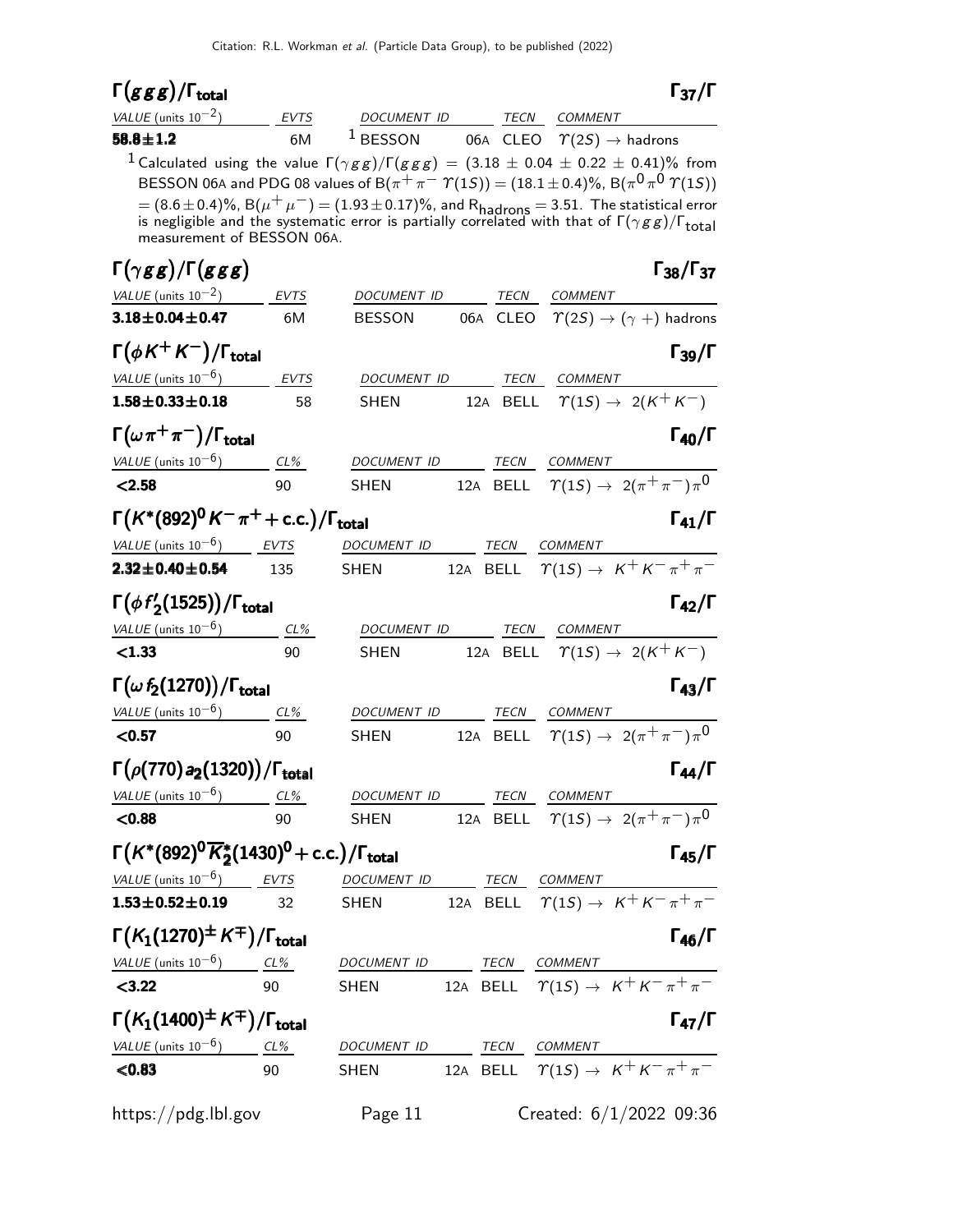| $\Gamma(b_1(1235)^\pm\,\pi^\mp)/\Gamma_{\rm total}$                                 |                  |                                  |    |      |                                                      | $\Gamma_{48}/\Gamma$                                       |
|-------------------------------------------------------------------------------------|------------------|----------------------------------|----|------|------------------------------------------------------|------------------------------------------------------------|
| VALUE (units $10^{-6}$ ) CL%                                                        |                  | DOCUM <u>ENT ID TECN COMMENT</u> |    |      |                                                      |                                                            |
| < 0.40                                                                              | 90               | <b>SHEN</b>                      |    |      |                                                      | 12A BELL $\Upsilon(1S) \rightarrow 2(\pi^+\pi^-)\pi^0$     |
| $\mathsf{\Gamma}(\rho\pi)/\mathsf{\Gamma}_{\mathsf{total}}$                         |                  |                                  |    |      |                                                      | $\Gamma_{49}/\Gamma$                                       |
| $VALUE$ (units $10^{-6}$ )                                                          | CL%              | DOCUMENT ID                      |    | TECN | <b>COMMENT</b>                                       |                                                            |
| < 1.16                                                                              | 90               | <b>SHEN</b>                      | 13 |      | BELL $\Upsilon(2S) \rightarrow \pi^+ \pi^- \pi^0$    |                                                            |
| $\Gamma(\pi^+\pi^-\pi^{\mathsf{0}})/\Gamma_{\mathsf{total}}$                        |                  |                                  |    |      |                                                      | $\Gamma_{50}/\Gamma$                                       |
| VALUE (units $10^{-6}$ ) CL%                                                        |                  | DOCUMENT ID                      |    |      | TECN COMMENT                                         |                                                            |
| < 0.80                                                                              | 90               | SHEN                             |    |      | 13 BELL $\Upsilon(2S) \rightarrow \pi^+ \pi^- \pi^0$ |                                                            |
| $\Gamma(\omega\,\pi^0)/\Gamma_{\rm total}$                                          |                  |                                  |    |      |                                                      | $\Gamma_{51}/\Gamma$                                       |
| VALUE (units $10^{-6}$ ) CL%                                                        |                  | DOCUMENT ID TECN COMMENT         |    |      |                                                      |                                                            |
| < 1.63                                                                              | 90               | <b>SHEN</b>                      | 13 |      |                                                      | BELL $\tau(2S) \rightarrow \pi^+ \pi^- \pi^0 \pi^0$        |
| $\Gamma(\pi^+\pi^-\pi^0\pi^0)/\Gamma_{\rm total}$                                   |                  |                                  |    |      |                                                      | $\Gamma_{52}/\Gamma$                                       |
| VALUE (units $10^{-6}$ ) EVTS                                                       |                  |                                  |    |      | DOCUMENT ID TECN COMMENT                             |                                                            |
| $13.0 \pm 1.9 \pm 2.1$ 261 $\pm$ 37                                                 |                  | <b>SHEN</b>                      |    |      |                                                      | 13 BELL $\Upsilon(2S) \rightarrow \pi^+ \pi^- \pi^0 \pi^0$ |
| $\Gamma(K^0_{\mathcal{S}}K^+\pi^-+$ c.c.) / $\Gamma_{\text{total}}$                 |                  |                                  |    |      |                                                      | $\Gamma_{53}/\Gamma$                                       |
| VALUE (units $10^{-6}$ ) $CL\%$ EVTS DOCUMENT ID TECN COMMENT                       |                  |                                  |    |      |                                                      |                                                            |
| $1.14 \pm 0.30 \pm 0.13$                                                            | $40 \pm 10$ SHEN |                                  |    |      |                                                      | 13 BELL $\Upsilon(2S) \rightarrow K_S^0 K^- \pi^+$         |
| • • • We do not use the following data for averages, fits, limits, etc. • •         |                  |                                  |    |      |                                                      |                                                            |
| < 3.2                                                                               | 90               | $1$ DOBBS                        |    |      |                                                      | 12A $\gamma(2S) \rightarrow K_S^0 K^- \pi^+$               |
| $1$ Obtained by analyzing CLEO III data but not authored by the CLEO Collaboration. |                  |                                  |    |      |                                                      |                                                            |
| $\Gamma(K^*(892)^0\overline{K}^0+$ c.c.) / $\Gamma_{\rm total}$                     |                  |                                  |    |      |                                                      | $\Gamma_{54}/\Gamma$                                       |
| VALUE (units $10^{-6}$ ) CL%                                                        |                  |                                  |    |      | DOCUMENT ID TECN COMMENT                             |                                                            |
| < 4.22                                                                              | 90               | <b>SHEN</b>                      |    |      |                                                      | 13 BELL $\Upsilon(2S) \rightarrow K_S^0 K^- \pi^+$         |
| $\Gamma(K^*(892)^-K^++$ c.c.)/ $\Gamma_{\text{total}}$                              |                  |                                  |    |      |                                                      | $\Gamma_{55}/\Gamma$                                       |
| VALUE (units $10^{-6}$ ) CL%                                                        |                  |                                  |    |      | DOCUMENT ID TECN COMMENT                             |                                                            |
| < 1.45                                                                              | 90               | <b>SHEN</b>                      |    |      |                                                      | 13 BELL $\Upsilon(2S) \rightarrow K_S^0 K^- \pi^+$         |
| $\Gamma(f_1(1285)$ anything) / $\Gamma_{\text{total}}$                              |                  |                                  |    |      |                                                      | $\Gamma_{56}/\Gamma$                                       |
| VALUE (units $10^{-3}$ ) EVTS                                                       |                  |                                  |    |      | DOCUMENT ID TECN COMMENT                             |                                                            |
| $2.20 \pm 1.50 \pm 0.63$                                                            | 2.9k             | <b>JIA</b>                       |    |      | 17A BELL $e^+e^- \rightarrow$ hadrons                |                                                            |
| $\Gamma(f_1(1285)X_{tetra})/\Gamma_{\rm total}$                                     |                  |                                  |    |      |                                                      | $\Gamma_{57}/\Gamma$                                       |
| VALUE                                                                               | CL%              |                                  |    |      | DOCUMENT ID TECN COMMENT                             |                                                            |
| $<$ 64.7 $\times$ 10 <sup>-6</sup>                                                  | 90               | $1$ JIA                          |    |      | 17A BELL $e^+e^- \rightarrow$ hadrons                |                                                            |

<sup>1</sup> For a tetraquark state  $X_{tetra}$ , with mass in the range 1.16–2.46 GeV and width in the range 0–0.3 GeV. Measured 90% CL limits as a function of  $X_{tetra}$  mass and width range from 7.8  $\times$   $10^{-6}$  to 64.7  $\times$   $10^{-6}$ .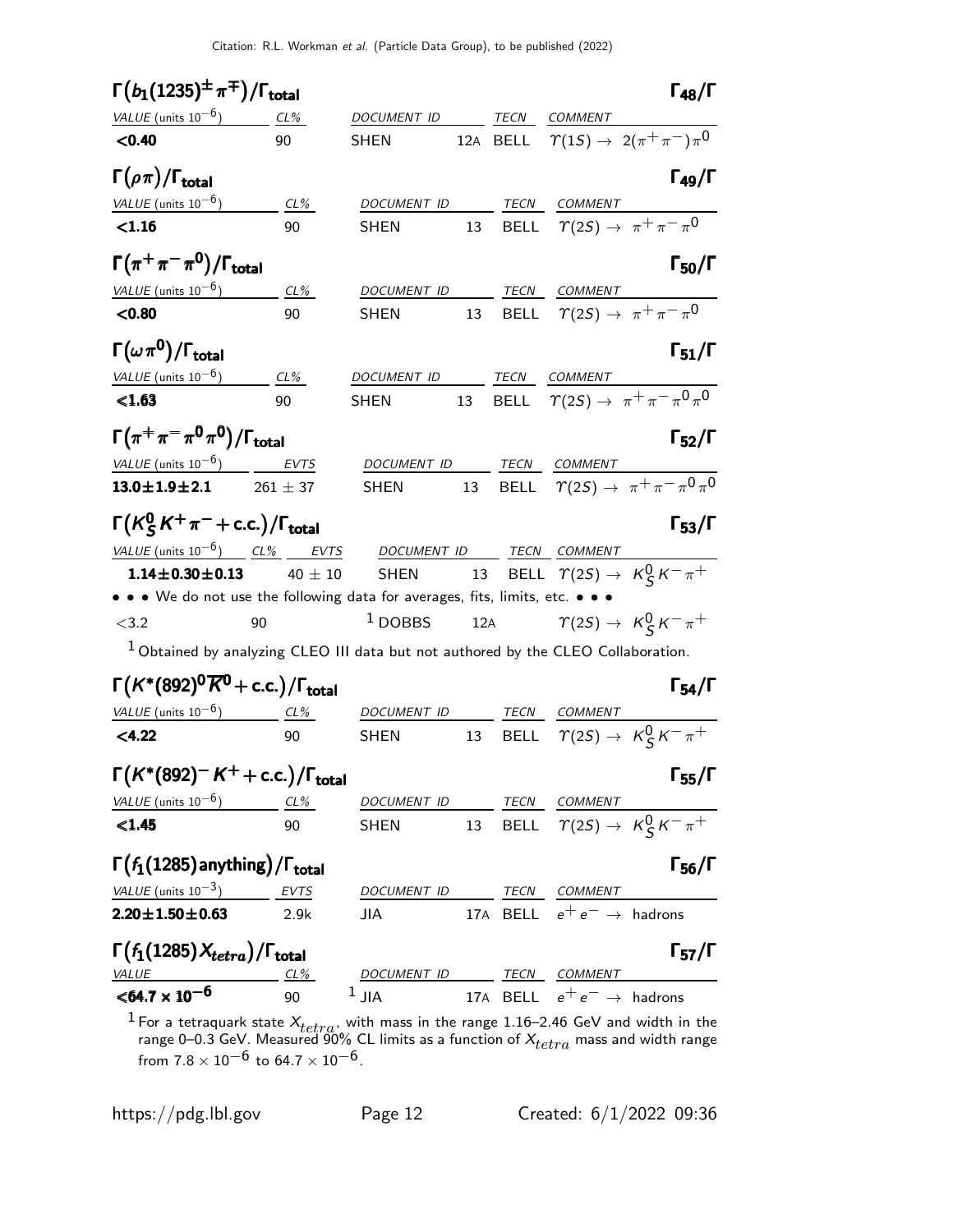# Γ (Sum of 100 exclusive modes) / Γ<sub>total</sub> Γ<sub>58</sub>/Γ

| VALUE (units $10^{-2}$ ) | DOCUMENT ID | <b>COMMENT</b>                                |
|--------------------------|-------------|-----------------------------------------------|
| $0.29 \pm 0.03$          | $1,2$ DOBBS | 12A $\ \ \mathcal{T}(2S) \rightarrow$ hadrons |
|                          |             |                                               |

 $1$  DOBBS 12A presents individual exclusive branching fractions or upper limits for 100

modes of four to ten pions, kaons, or protons.<br><sup>2</sup> Obtained by analyzing CLEO III data but not authored by the CLEO Collaboration.

| $\Gamma(\gamma \chi_{b1}(1P))/\Gamma_{\rm total}$                             |             |                 |     |             | $\Gamma_{59}/\Gamma$                            |
|-------------------------------------------------------------------------------|-------------|-----------------|-----|-------------|-------------------------------------------------|
| <b>VALUE</b>                                                                  | EVTS        | DOCUMENT ID     |     |             | TECN COMMENT                                    |
| 0.069 ±0.004 OUR AVERAGE                                                      |             |                 |     |             |                                                 |
| $0.0693 \pm 0.0012 \pm 0.0041$                                                | 407k        | <b>ARTUSO</b>   | 05  |             | CLEO $e^+e^- \rightarrow \gamma X$              |
| $0.069 \pm 0.005 \pm 0.009$                                                   |             | <b>EDWARDS</b>  | 99  |             | CLE2 $\Upsilon(2S) \rightarrow \gamma \chi(1P)$ |
| $0.091 \pm 0.018 \pm 0.022$                                                   |             | <b>ALBRECHT</b> | 85E | ARG         | $e^+e^- \rightarrow \gamma$ conv. X             |
| $0.065 \pm 0.007 \pm 0.012$                                                   |             | <b>NERNST</b>   | 85  | CBAL        | $e^+e^- \rightarrow \gamma X$                   |
| $0.080 \pm 0.017 \pm 0.016$                                                   |             | <b>HAAS</b>     | 84  | CLEO        | $e^+e^- \rightarrow \gamma$ conv. X             |
| $0.059 \pm 0.014$                                                             |             | KLOPFEN         | 83  | <b>CUSB</b> | $e^+e^- \rightarrow \gamma X$                   |
| $\Gamma(\gamma \chi_{b2}(1P))/\Gamma_{\rm total}$                             |             |                 |     |             | $\Gamma_{60}/\Gamma$                            |
| <b>VALUE</b>                                                                  | <b>EVTS</b> | DOCUMENT ID     |     | TECN        | <b>COMMENT</b>                                  |
| $0.0715 \pm 0.0035$ OUR AVERAGE                                               |             |                 |     |             |                                                 |
| $0.0724 \pm 0.0011 \pm 0.0040$                                                | 410k        | <b>ARTUSO</b>   | 05  |             | CLEO $e^+e^- \rightarrow \gamma X$              |
| $0.074 \pm 0.005 \pm 0.008$                                                   |             | <b>EDWARDS</b>  | 99  |             | CLE2 $\Upsilon(2S) \rightarrow \gamma \chi(1P)$ |
| $0.098 \pm 0.021 \pm 0.024$                                                   |             | ALBRECHT        |     |             | 85E ARG $e^+e^- \rightarrow \gamma$ conv. X     |
| $0.058 \pm 0.007 \pm 0.010$                                                   |             | <b>NERNST</b>   | 85  |             | CBAL $e^+e^- \rightarrow \gamma X$              |
| $0.102 \pm 0.018 \pm 0.021$                                                   |             | <b>HAAS</b>     | 84  | CLEO        | $e^+e^- \rightarrow \gamma$ conv. X             |
| $0.061 \pm 0.014$                                                             |             | KLOPFEN         | 83  | <b>CUSB</b> | $e^+e^- \rightarrow \gamma X$                   |
| $\Gamma(\gamma\chi_{b0}(1P))/\Gamma_{\rm total}$                              |             |                 |     |             | $\Gamma_{61}/\Gamma$                            |
| <b>VALUE</b>                                                                  | <b>EVTS</b> | DOCUMENT ID     |     | TECN        | COMMENT                                         |
| 0.038 ±0.004 OUR AVERAGE                                                      |             |                 |     |             |                                                 |
| $0.0375 \pm 0.0012 \pm 0.0047$                                                | 198k        | <b>ARTUSO</b>   | 05  |             | CLEO $e^+e^- \rightarrow \gamma X$              |
| $0.034 \pm 0.005 \pm 0.006$                                                   |             | <b>EDWARDS</b>  | 99  |             | CLE2 $\Upsilon(2S) \rightarrow \gamma \chi(1P)$ |
| $0.064 \pm 0.014 \pm 0.016$                                                   |             | ALBRECHT        |     |             | 85E ARG $e^+e^- \rightarrow \gamma$ conv. X     |
| $0.036 \pm 0.008 \pm 0.009$                                                   |             | <b>NERNST</b>   | 85  |             | CBAL $e^+e^- \rightarrow \gamma X$              |
| $0.044 \pm 0.023 \pm 0.009$                                                   |             | <b>HAAS</b>     | 84  |             | CLEO $e^+e^- \rightarrow \gamma$ conv. X        |
| • • • We do not use the following data for averages, fits, limits, etc. • • • |             |                 |     |             |                                                 |
| $0.035 \pm 0.014$                                                             |             | KLOPFEN         | 83  |             | CUSB $e^+e^- \rightarrow \gamma X$              |
| $\Gamma(\gamma f_0(1710))/\Gamma_{\rm total}$                                 |             |                 |     |             | $\Gamma_{62}/\Gamma$                            |
| VALUE (units $10^{-5}$ )                                                      | CL%         | DOCUMENT ID     |     | TECN        | COMMENT                                         |
| $59$                                                                          | 90          | $1$ ALBRECHT    | 89  | ARG         | $\Upsilon(2S) \rightarrow \gamma K^+ K^-$       |

## **<59** 90  $^1$  ALBRECHT 89 ARG  $\varUpsilon(2S) \rightarrow \gamma K^+ K^-$ • • • We do not use the following data for averages, fits, limits, etc. • • •  $< 5.9$  90  $<sup>2</sup>$  ALBRECHT 89 ARG  $\gamma(2S) \rightarrow \gamma \pi^+ \pi^-$ </sup> <sup>1</sup> Re-evaluated assuming B( $f_0(1710)$  →  $K^+K^-$ ) = 0.19.

<sup>2</sup> Includes unknown branching ratio of  $f_0(1710) \rightarrow \pi^+\pi^-$ .

#### Γ $(γf'$  $\Gamma(\gamma f_2^\prime(1525))/\Gamma_{\text{total}}$ Γ<sub>63</sub>/Γ

 $\Gamma_{58}/\Gamma$ 

VALUE (units  $10^{-5}$ ) ) CL% DOCUMENT ID TECN COMMENT **<53** 90  $^1$  ALBRECHT 89 ARG  $\gamma(2S) \rightarrow \gamma K^+ K^ ^1$  Re-evaluated assuming B( $f_\tau'$  $V'_2(1525) \to K\,K) = 0.71.$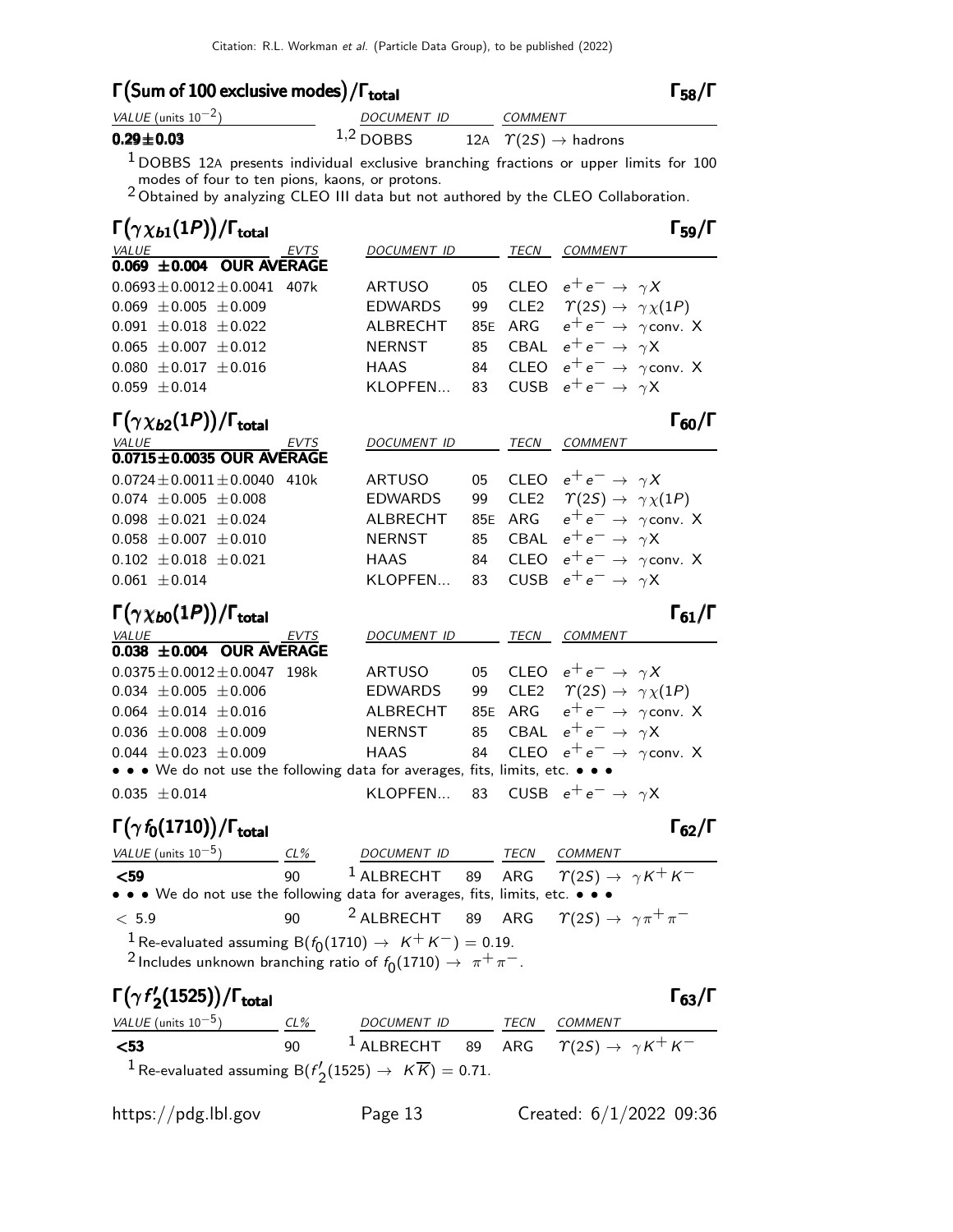Citation: R.L. Workman et al. (Particle Data Group), to be published (2022)

| $\Gamma(\gamma f_2(1270))/\Gamma_{\rm total}$                                                                                                                                                                                                                                                                            |                      |                                                                        |    |      |                                                   | $\Gamma_{64}/\Gamma$ |
|--------------------------------------------------------------------------------------------------------------------------------------------------------------------------------------------------------------------------------------------------------------------------------------------------------------------------|----------------------|------------------------------------------------------------------------|----|------|---------------------------------------------------|----------------------|
| $VALUE$ (units $10^{-5}$ ) CL%                                                                                                                                                                                                                                                                                           |                      | DOCUMENT ID TECN COMMENT                                               |    |      |                                                   |                      |
| < 24.1                                                                                                                                                                                                                                                                                                                   | 90                   | $1$ ALBRECHT                                                           | 89 |      | ARG $\Upsilon(2S) \rightarrow \gamma \pi^+ \pi^-$ |                      |
| <sup>1</sup> Using B( $f_2(1270) \rightarrow \pi \pi$ ) = 0.84.                                                                                                                                                                                                                                                          |                      |                                                                        |    |      |                                                   |                      |
| $\Gamma(\gamma f_J(2220))/\Gamma_{\rm total}$                                                                                                                                                                                                                                                                            |                      |                                                                        |    |      |                                                   | $\Gamma_{65}/\Gamma$ |
| VALUE (units 10 <sup>-5</sup> ) CL% DOCUMENT ID TECN COMMENT                                                                                                                                                                                                                                                             |                      |                                                                        |    |      |                                                   |                      |
| • • • We do not use the following data for averages, fits, limits, etc. • • •                                                                                                                                                                                                                                            |                      |                                                                        |    |      |                                                   |                      |
| < 6.8                                                                                                                                                                                                                                                                                                                    | 90                   | <sup>1</sup> ALBRECHT 89 ARG $\Upsilon(2S) \rightarrow \gamma K^+ K^-$ |    |      |                                                   |                      |
| <sup>1</sup> Includes unknown branching ratio of $f_1(2220) \rightarrow K^+K^-$ .                                                                                                                                                                                                                                        |                      |                                                                        |    |      |                                                   |                      |
|                                                                                                                                                                                                                                                                                                                          |                      |                                                                        |    |      |                                                   |                      |
| $\Gamma(\gamma\eta_c(1S))/\Gamma_{\rm total}$                                                                                                                                                                                                                                                                            |                      |                                                                        |    |      |                                                   | $\Gamma_{66}/\Gamma$ |
| <b>VALUE</b><br>$<$ 2.7 $\times$ 10 <sup>-5</sup>                                                                                                                                                                                                                                                                        | CL%                  | <b>DOCUMENT ID</b>                                                     |    | TECN | <b>COMMENT</b>                                    |                      |
|                                                                                                                                                                                                                                                                                                                          | 90                   | WANG                                                                   |    |      | 11B BELL $\Upsilon(2S) \rightarrow \gamma X$      |                      |
| $\Gamma(\gamma \chi_{c0})/\Gamma_{\rm total}$                                                                                                                                                                                                                                                                            |                      |                                                                        |    |      |                                                   | $\Gamma_{67}/\Gamma$ |
| <b>VALUE</b>                                                                                                                                                                                                                                                                                                             | CL%                  |                                                                        |    |      | DOCUMENT ID TECN COMMENT                          |                      |
| $< 1.0 \times 10^{-4}$                                                                                                                                                                                                                                                                                                   | 90                   | WANG                                                                   |    |      | 11B BELL $\Upsilon(2S) \rightarrow \gamma X$      |                      |
| $\Gamma(\gamma \chi_{c1})/\Gamma_{\rm total}$                                                                                                                                                                                                                                                                            |                      |                                                                        |    |      |                                                   | $\Gamma_{68}/\Gamma$ |
| <b>VALUE</b>                                                                                                                                                                                                                                                                                                             | $CL\%$               | DOCUMENT ID TECN COMMENT                                               |    |      |                                                   |                      |
| $<$ 3.6 $\times$ 10 <sup>-6</sup>                                                                                                                                                                                                                                                                                        | 90                   | WANG                                                                   |    |      | 11B BELL $\Upsilon(2S) \rightarrow \gamma X$      |                      |
|                                                                                                                                                                                                                                                                                                                          |                      |                                                                        |    |      |                                                   |                      |
| $\Gamma(\gamma \chi_{c2})/\Gamma_{\rm total}$                                                                                                                                                                                                                                                                            |                      |                                                                        |    |      |                                                   | $\Gamma_{69}/\Gamma$ |
| <b>VALUE</b><br>$< 1.5 \times 10^{-5}$                                                                                                                                                                                                                                                                                   | <u>_ CL% _</u><br>90 | DOCUMENT ID TECN COMMENT<br>WANG                                       |    |      | 11B BELL $\Upsilon(2S) \rightarrow \gamma X$      |                      |
|                                                                                                                                                                                                                                                                                                                          |                      |                                                                        |    |      |                                                   |                      |
| $\Gamma(\gamma \chi_{c1}(3872))/\Gamma_{\rm total}$                                                                                                                                                                                                                                                                      |                      |                                                                        |    |      |                                                   | $\Gamma_{70}/\Gamma$ |
| VALUE                                                                                                                                                                                                                                                                                                                    | $CL\%$               | DOCUMENT ID TECN COMMENT                                               |    |      |                                                   |                      |
| $< 2.1 \times 10^{-5}$                                                                                                                                                                                                                                                                                                   | 90                   | $1$ WANG                                                               |    |      | 11B BELL $\Upsilon(2S) \rightarrow \gamma X$      |                      |
| 1 WANG 11B reports $[\Gamma(\Upsilon(2S) \rightarrow \Upsilon \chi_{c1}(3872))/\Gamma_{\text{total}}] \times [\text{B}(\chi_{c1}(3872) \rightarrow \Gamma \chi_{c2}(3872))]$                                                                                                                                             |                      |                                                                        |    |      |                                                   |                      |
| $\pi^+\pi^-$ J/ $\psi(1S))]<~$ 0.8 $\times$ $10^{-6}$ which we divide by our best value B( $\chi_{c1}(3872)\rightarrow$                                                                                                                                                                                                  |                      |                                                                        |    |      |                                                   |                      |
| $\pi^+ \pi^- J/\psi(1S)$ = 3.8 × 10 <sup>-2</sup> .                                                                                                                                                                                                                                                                      |                      |                                                                        |    |      |                                                   |                      |
| $\Gamma(\gamma \chi_{c1}(3872), \chi_{c1} \to \pi^+\pi^-\pi^0 J/\psi)/\Gamma_{\text{total}}$                                                                                                                                                                                                                             |                      |                                                                        |    |      |                                                   | $\Gamma_{71}/\Gamma$ |
|                                                                                                                                                                                                                                                                                                                          |                      |                                                                        |    |      |                                                   |                      |
| $\frac{VALUE}{2.4 \times 10^{-6}}$ $\frac{CL\%}{90}$ $\frac{DOCUMENT ID}{WANG}$ $\frac{TECN}{11B}$ $\frac{CDMMENT}{BEL}$ $\frac{COMMENT}{T(2S)} \rightarrow \gamma X$                                                                                                                                                    |                      | 90 WANG 11B BELL $\Upsilon(2S) \rightarrow \gamma X$                   |    |      |                                                   |                      |
|                                                                                                                                                                                                                                                                                                                          |                      |                                                                        |    |      |                                                   |                      |
| $\Gamma(\gamma \chi_{\bf c0}(3915) \to \omega J/\psi)/\Gamma_{\bf total}$                                                                                                                                                                                                                                                |                      |                                                                        |    |      |                                                   | $\Gamma_{72}/\Gamma$ |
|                                                                                                                                                                                                                                                                                                                          |                      |                                                                        |    |      |                                                   |                      |
|                                                                                                                                                                                                                                                                                                                          |                      |                                                                        |    |      |                                                   |                      |
|                                                                                                                                                                                                                                                                                                                          |                      |                                                                        |    |      |                                                   |                      |
|                                                                                                                                                                                                                                                                                                                          |                      |                                                                        |    |      |                                                   | $\Gamma_{73}/\Gamma$ |
| $\frac{VALUE}{2.8 \times 10^{-6}}$ $\frac{CL\%}{90}$ $\frac{DOCUMENT ID}{WANG}$ $\frac{TECN}{11B}$ $\frac{CENL}{EEL}$ $\frac{COMMENT}{T(2S) \rightarrow \gamma X}$<br>$\Gamma(\gamma \chi_{c1}(4140) \rightarrow \phi J/\psi)/\Gamma_{\rm total}$<br>$VALUE  CL%  DOCUMENT ID  TECN  COMMENT$<br>${<}1.2 \times 10^{-6}$ |                      |                                                                        |    |      |                                                   |                      |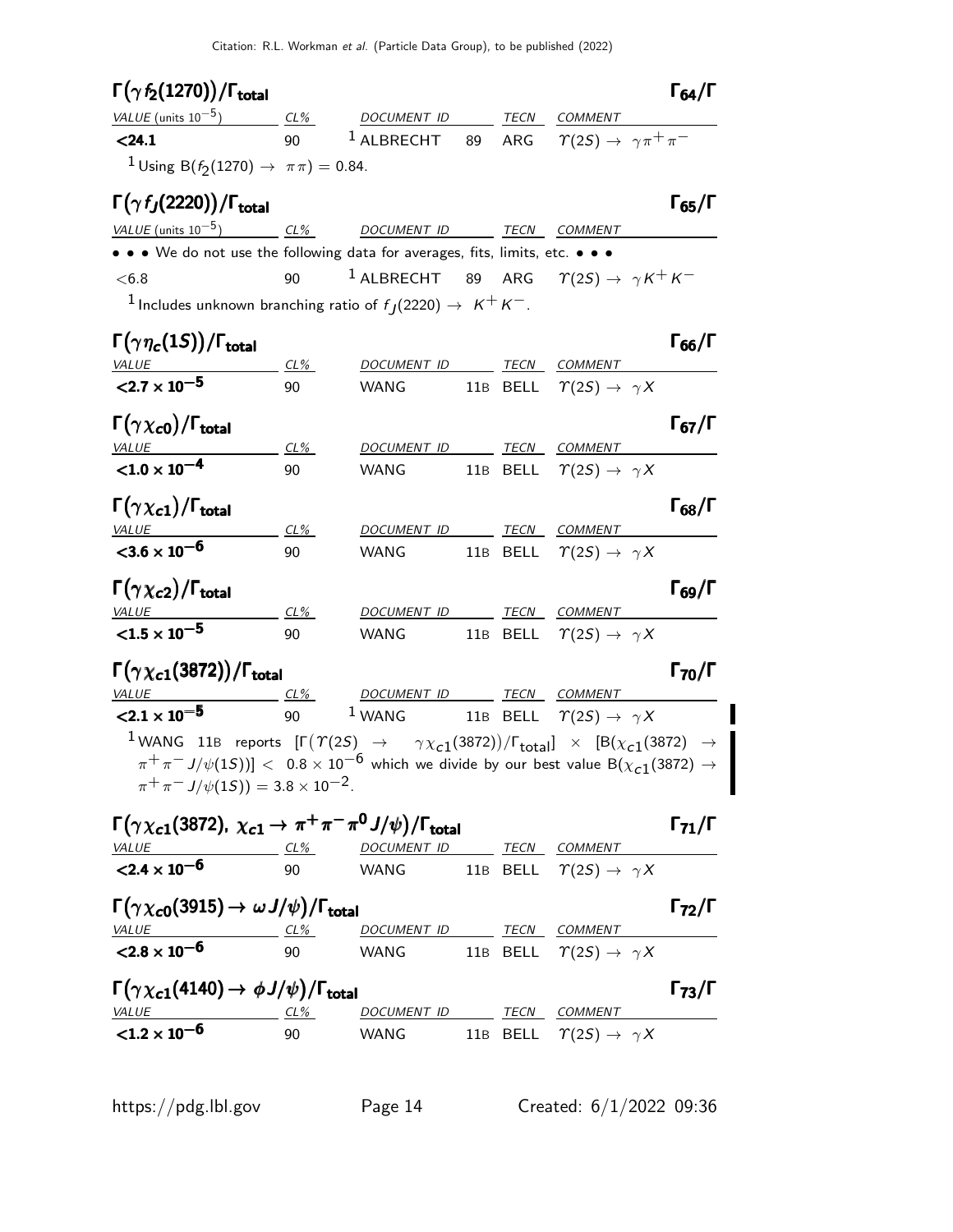| $\Gamma(\gamma X(4350) \rightarrow \phi J/\psi)/\Gamma_{\rm total}$                                                                                                                                                             |                                             |                                                                                                                                                                                  |               |                                                                | $\Gamma_{74}/\Gamma$ |
|---------------------------------------------------------------------------------------------------------------------------------------------------------------------------------------------------------------------------------|---------------------------------------------|----------------------------------------------------------------------------------------------------------------------------------------------------------------------------------|---------------|----------------------------------------------------------------|----------------------|
| $VALU E$ CL%<br>$<$ 1.3 $\times$ 10 <sup>-6</sup>                                                                                                                                                                               | 90                                          | DOCUMENT ID TECN COMMENT<br>WANG 11B BELL $\Upsilon(2S) \rightarrow \gamma X$                                                                                                    |               |                                                                |                      |
| $\Gamma(\gamma \eta_b(1S))/\Gamma_{\text{total}}$<br><u>VALUE</u> (units $10^{-4}$ ) CL% EVTS                                                                                                                                   |                                             | DOCUMENT ID                                                                                                                                                                      |               | TECN COMMENT                                                   | $\Gamma_{75}/\Gamma$ |
|                                                                                                                                                                                                                                 |                                             | 5.5 <sup><math>+1.1</math></sup> OUR AVERAGE Error includes scale factor of 1.2.                                                                                                 |               |                                                                |                      |
| $6.1 + 0.6 + 0.9$<br>$-0.7 - 0.6$                                                                                                                                                                                               | 29k                                         | <b>FULSOM</b>                                                                                                                                                                    |               | 18 BELL $\Upsilon(2S) \rightarrow \gamma X$                    |                      |
| $3.9 \pm 1.1 \frac{+1.1}{-0.9}$                                                                                                                                                                                                 |                                             | $13 \pm 5$ k $^{-1}$ AUBERT 09AQ BABR $\ \varUpsilon(2S) \rightarrow \ \gamma X$                                                                                                 |               |                                                                |                      |
| • • • We do not use the following data for averages, fits, limits, etc. • • •                                                                                                                                                   |                                             |                                                                                                                                                                                  |               |                                                                |                      |
| ${<}21$<br>< 8.4<br>< 5.1<br><sup>1</sup> Assuming $\Gamma_{\eta_h(1S)} = 10$ MeV.<br><sup>2</sup> Superseded by BONVICINI 10.                                                                                                  | 90<br>90<br>90                              | LEES<br><sup>1</sup> BONVICINI 10 CLEO $T(2S) \rightarrow \gamma X$<br><sup>2</sup> ARTUSO 05 CLEO $e^+e^- \rightarrow \gamma X$                                                 |               | 11J BABR $\Upsilon(2S) \rightarrow X\gamma$                    |                      |
| $\Gamma(\gamma \eta_b(1S) \to \gamma \text{Sum of 26 exclusive modes})/\Gamma_{\text{total}}$<br>$\frac{VALUE}{< 3.7 \times 10^{-6}}$                                                                                           | $CL\%$                                      | DOCUMENT ID TECN COMMENT<br>90 SANDILYA 13 BELL $\Upsilon(2S) \rightarrow \gamma$ hadrons                                                                                        |               |                                                                | $\Gamma_{76}/\Gamma$ |
| $\Gamma(\gamma X_{b\overline{b}} \to \gamma$ Sum of 26 exclusive modes)/ $\Gamma_{\text{total}}$<br>VALUE (units $10^{-6}$ ) CL% EVTS<br>< 4.9<br>• • • We do not use the following data for averages, fits, limits, etc. • • • | 90                                          | DOCUMENT ID<br>SANDILYA 13                                                                                                                                                       | $\sim$ $\sim$ | TECN COMMENT<br>BELL $\Upsilon(2S) \rightarrow \gamma$ hadrons | $\Gamma_{77}/\Gamma$ |
| $46.2 + {29.7 \atop -14.2} \pm 10.6$                                                                                                                                                                                            |                                             | $10 \qquad \begin{array}{ccc} 1 & \text{DOBBS} & \text{12} & \text{12} \end{array} \qquad \qquad \begin{array}{ccc} \gamma(2S) \rightarrow & \gamma \text{ hadrons} \end{array}$ |               |                                                                |                      |
| <sup>1</sup> Obtained by analyzing CLEO III data but not authored by the CLEO Collaboration.                                                                                                                                    |                                             |                                                                                                                                                                                  |               |                                                                |                      |
| $\Gamma(\gamma X \to \gamma + \geq 4 \text{ prongs})/\Gamma_{\text{total}}$                                                                                                                                                     | $(1.5 \text{ GeV} < m_X < 5.0 \text{ GeV})$ |                                                                                                                                                                                  |               |                                                                | $\Gamma_{78}/\Gamma$ |
| VALUE (units $10^{-4}$ ) CL% DOCUMENT ID TECN COMMENT                                                                                                                                                                           |                                             |                                                                                                                                                                                  |               |                                                                |                      |
| < 1.95                                                                                                                                                                                                                          | 95                                          | ROSNER 07A CLEO $e^+e^- \rightarrow \gamma X$                                                                                                                                    |               |                                                                |                      |
| $\Gamma(\gamma A^0 \rightarrow \gamma \text{hadrons})/\Gamma_{\text{total}} \\ (0.3 \text{ GeV} < m_{A^0} < 7 \text{ GeV})$                                                                                                     |                                             |                                                                                                                                                                                  |               |                                                                | $\Gamma_{79}/\Gamma$ |
| VALUE CL <sup>9</sup> CL <sup>9</sup> DOCUMENT ID TECN COMMENT<br>$\le 8 \times 10^{-5}$ 90 $1$ LEES 11H BABR $\Upsilon(2S) \rightarrow \gamma$ hadrons<br><b>VALUE</b>                                                         |                                             |                                                                                                                                                                                  |               |                                                                |                      |
| <sup>1</sup> For a narrow scalar or pseudoscalar $A^0$ , excluding known resonances, with mass in the<br>to $8 \times 10^{-5}$ .                                                                                                |                                             | range 0.3–7 GeV. Measured 90% CL limits as a function of $m_{\tilde{A}^0}$ range from $1\times 10^{-6}$                                                                          |               |                                                                |                      |
| $\Gamma(\gamma a_1^0 \to \gamma \mu^+ \mu^-)/\Gamma_{\rm total}$                                                                                                                                                                |                                             |                                                                                                                                                                                  |               |                                                                | $\Gamma_{80}/\Gamma$ |

VALUE (units  $10^{-6}$ ) CL% DOCUMENT ID TECN COMMENT  $<$ **8.3** 90 <sup>1</sup> AUBERT 09Z BABR  $e^+e^- \rightarrow \gamma a_1^0 \rightarrow \gamma \mu^+ \mu^-$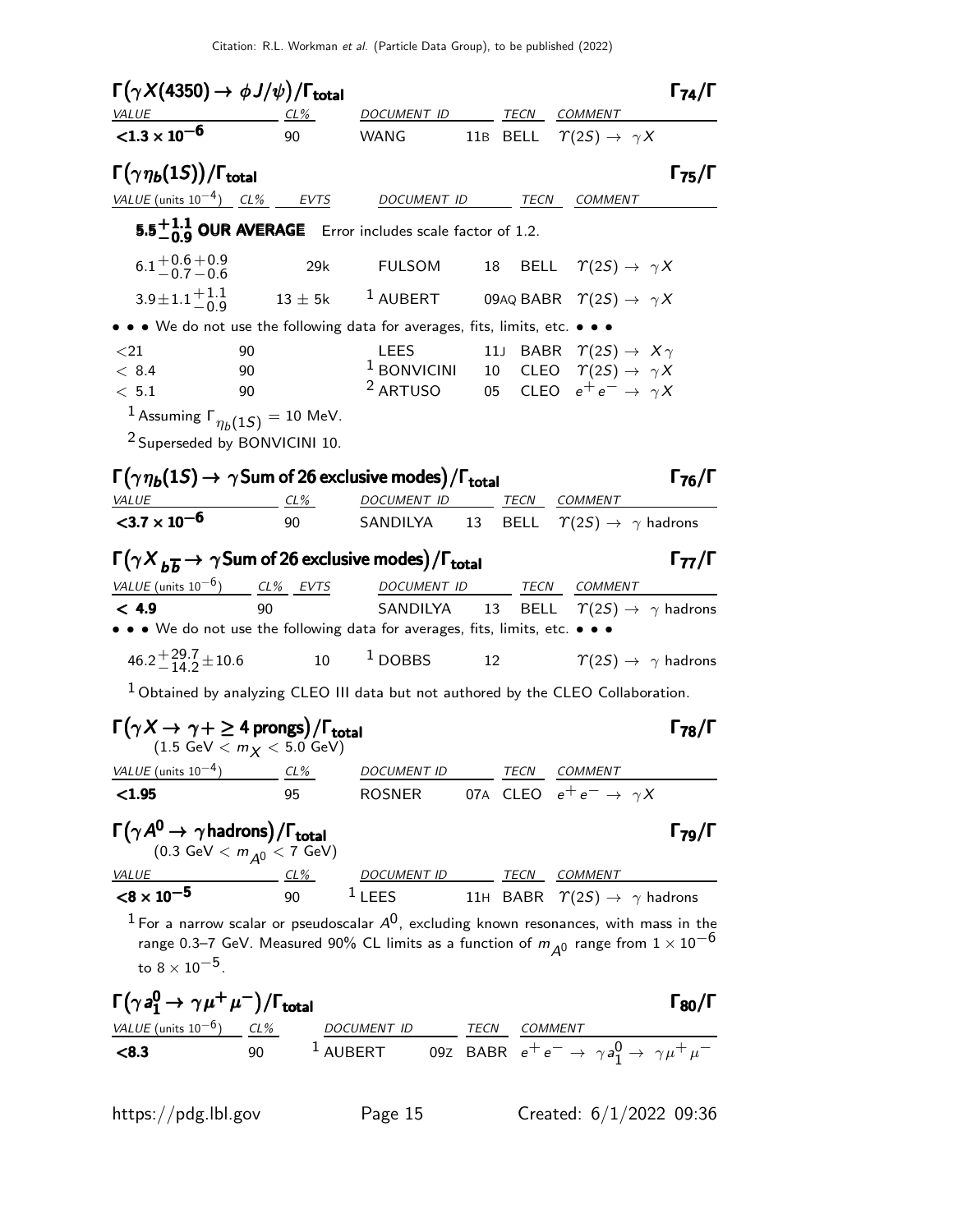$^1$  For a narrow scalar or pseudoscalar  $a_1^0$ 1 with mass in the range 212–9300 MeV, excluding J/ $\psi$  and  $\psi(2S)$ . Measured 90% CL limits as a function of  $m_{\hat{\mathfrak{g}}^0_1}$ range from 0.26–8.3  $\times$ 

 $10^{-6}$ .

# - LEPTON FAMILY NUMBER (LF) VIOLATING MODES -----

| $\Gamma(e^{\pm}\tau^{\mp})/\Gamma_{\rm total}$                                |        |                    |      |                                                    | $\Gamma_{81}/\Gamma$ |
|-------------------------------------------------------------------------------|--------|--------------------|------|----------------------------------------------------|----------------------|
| VALUE (units $10^{-6}$ )                                                      | $CL\%$ | <b>DOCUMENT ID</b> | TECN | COMMENT                                            |                      |
| $3.2$                                                                         | 90     | <b>LEES</b>        |      | 10B BABR $e^+e^- \rightarrow e^{\pm} \tau^{\mp}$   |                      |
| $\Gamma(\mu^{\pm}\tau^{\mp})/\Gamma_{\rm total}$                              |        |                    |      |                                                    | $\Gamma_{82}/\Gamma$ |
| VALUE (units $10^{-6}$ )                                                      | $CL\%$ | <b>DOCUMENT ID</b> | TECN | COMMENT                                            |                      |
| < 3.3                                                                         | 90     | <b>LEES</b>        |      | 10B BABR $e^+e^- \rightarrow \mu^{\pm} \tau^{\mp}$ |                      |
| • • • We do not use the following data for averages, fits, limits, etc. • • • |        |                    |      |                                                    |                      |
| ${<}14.4$                                                                     | 95     | LOVE               |      | 08A CLEO $e^+e^- \rightarrow \mu^{\pm} \tau^{\mp}$ |                      |

# $\Upsilon(2S)$  Cross-Particle Branching Ratios

# $B(\Upsilon(2S) \to \pi^+ \pi^-) \times B(\Upsilon(3S) \to \Upsilon(2S)X)$

| VALUE (units $10^{-2}$ )     | <b>EVTS</b> | <i>DOCUMENT ID</i> | <b>TFCN</b> | <i>COMMENT</i>                            |
|------------------------------|-------------|--------------------|-------------|-------------------------------------------|
| $1.78\!\pm\!0.02\!\pm\!0.11$ | 906k        | LEES.              |             | 11C BABR $e^+e^- \rightarrow \pi^+\pi^-X$ |

### $\Upsilon(2S)$  REFERENCES

| <b>FULSOM</b><br>JIA<br>JIA<br>JIA<br>LEES<br>YANG<br>SANDILYA | 18<br>18<br>17<br>17A<br>14G<br>14<br>13 | PRL 121 232001<br>PR D97 112004<br>PR D95 012001<br>PR D96 112002<br>PR D89 111102<br>PR D90 112008<br>PRL 111 112001 | B.G. Fulsom et al.<br>S. Jia et al.<br>S. Jia et al.<br>S. Jia et al.<br>J.P. Lees et al.<br>S.D. Yang et al.<br>S. Sandilya et al. | (BELLE Collab.)<br>BELLE Collab.)<br>BELLE Collab.)<br>BELLE Collab.)<br>(BABAR Collab.)<br>(BELLE Collab.)<br>(BELLE Collab.) |
|----------------------------------------------------------------|------------------------------------------|-----------------------------------------------------------------------------------------------------------------------|-------------------------------------------------------------------------------------------------------------------------------------|--------------------------------------------------------------------------------------------------------------------------------|
| <b>SHEN</b><br><b>TAMPONI</b>                                  | 13<br>13                                 | PR D88 011102<br>PR D87 011104                                                                                        | C.P. Shen et al.<br>U. Tamponi et al.                                                                                               | BELLE Collab.)<br>(BELLE Collab.)                                                                                              |
| <b>DOBBS</b>                                                   | 12                                       | PRL 109 082001                                                                                                        | S. Dobbs et al.                                                                                                                     |                                                                                                                                |
| <b>DOBBS</b>                                                   | 12A                                      | PR D86 052003                                                                                                         | S. Dobbs et al.                                                                                                                     |                                                                                                                                |
| <b>SHEN</b>                                                    | 12A                                      | PR D86 031102                                                                                                         | C.P. Shen et al.                                                                                                                    | (BELLE Collab.)                                                                                                                |
| <b>LEES</b>                                                    | 11C                                      | PR D84 011104                                                                                                         | J.P. Lees et al.                                                                                                                    | (BABAR Collab.)                                                                                                                |
| LEES                                                           | 11H                                      | PRL 107 221803                                                                                                        | J.P. Lees et al.                                                                                                                    | BABAR Collab.)                                                                                                                 |
| LEES                                                           | 11J                                      | PR D84 072002                                                                                                         | J.P. Lees et al.                                                                                                                    | BABAR Collab.)                                                                                                                 |
| LEES                                                           | 11L                                      | PR D84 092003                                                                                                         | J.P. Lees et al.                                                                                                                    | BABAR Collab.)                                                                                                                 |
| WANG                                                           | 11B                                      | PR D84 071107                                                                                                         | X.L. Wang et al.                                                                                                                    | (BELLE Collab.)                                                                                                                |
| <b>BONVICINI</b>                                               | 10 <sup>1</sup>                          | PR D81 031104                                                                                                         | G. Bonvicini et al.                                                                                                                 | (CLEO Collab.)                                                                                                                 |
| LEES                                                           | 10B                                      | PRL 104 151802                                                                                                        | J.P. Lees et al.                                                                                                                    | (BABAR Collab.)                                                                                                                |
| AUBERT                                                         |                                          | 09AQ PRL 103 161801                                                                                                   | B. Aubert et al.                                                                                                                    | BABAR Collab.)                                                                                                                 |
| <b>AUBERT</b>                                                  | 09Z                                      | PRL 103 081803                                                                                                        | B. Aubert et al.                                                                                                                    | (BABAR Collab.)                                                                                                                |
| <b>BHARI</b>                                                   | 09                                       | PR D79 011103                                                                                                         | S.R. Bhari et al.                                                                                                                   | (CLEO Collab.)                                                                                                                 |
| AUBERT                                                         | 08BP                                     | PR D78 112002                                                                                                         | B. Aubert et al.                                                                                                                    | (BABAR Collab.)                                                                                                                |
| HE                                                             | 08A                                      | PRL 101 192001                                                                                                        | Q. He et al.                                                                                                                        | (CLEO Collab.)                                                                                                                 |
| LOVE                                                           | 08A                                      | PRL 101 201601                                                                                                        | W. Love et al.                                                                                                                      | (CLEO Collab.)                                                                                                                 |
| <b>PDG</b>                                                     | 08                                       | PL B667 1                                                                                                             | C. Amsler et al.                                                                                                                    | (PDG Collab.)                                                                                                                  |
| <b>ASNER</b>                                                   | 07                                       | PR D75 012009                                                                                                         | D.M. Asner et al.                                                                                                                   | (CLEO Collab.)                                                                                                                 |
| <b>BESSON</b>                                                  | 07                                       | PRL 98 052002                                                                                                         | D. Besson et al.                                                                                                                    | CLEO Collab.)                                                                                                                  |
| <b>ROSNER</b>                                                  | 07A                                      | PR D76 117102                                                                                                         | J.L. Rosner et al.                                                                                                                  | CLEO Collab.)                                                                                                                  |
| <b>BESSON</b>                                                  | 06A                                      | PR D74 012003                                                                                                         | D. Besson et al.                                                                                                                    | (CLEO Collab.)                                                                                                                 |
| <b>ROSNER</b>                                                  | 06                                       | PRL 96 092003                                                                                                         | J.L. Rosner et al.                                                                                                                  | (CLEO Collab.)                                                                                                                 |
| ADAMS                                                          | 05                                       | PRL 94 012001                                                                                                         | G.S. Adams et al.                                                                                                                   | (CLEO Collab.)                                                                                                                 |
| <b>ARTUSO</b>                                                  | 05                                       | PRL 94 032001                                                                                                         | M. Artuso et al.                                                                                                                    | (CLEO Collab.)                                                                                                                 |

https://pdg.lbl.gov Page 16 Created: 6/1/2022 09:36